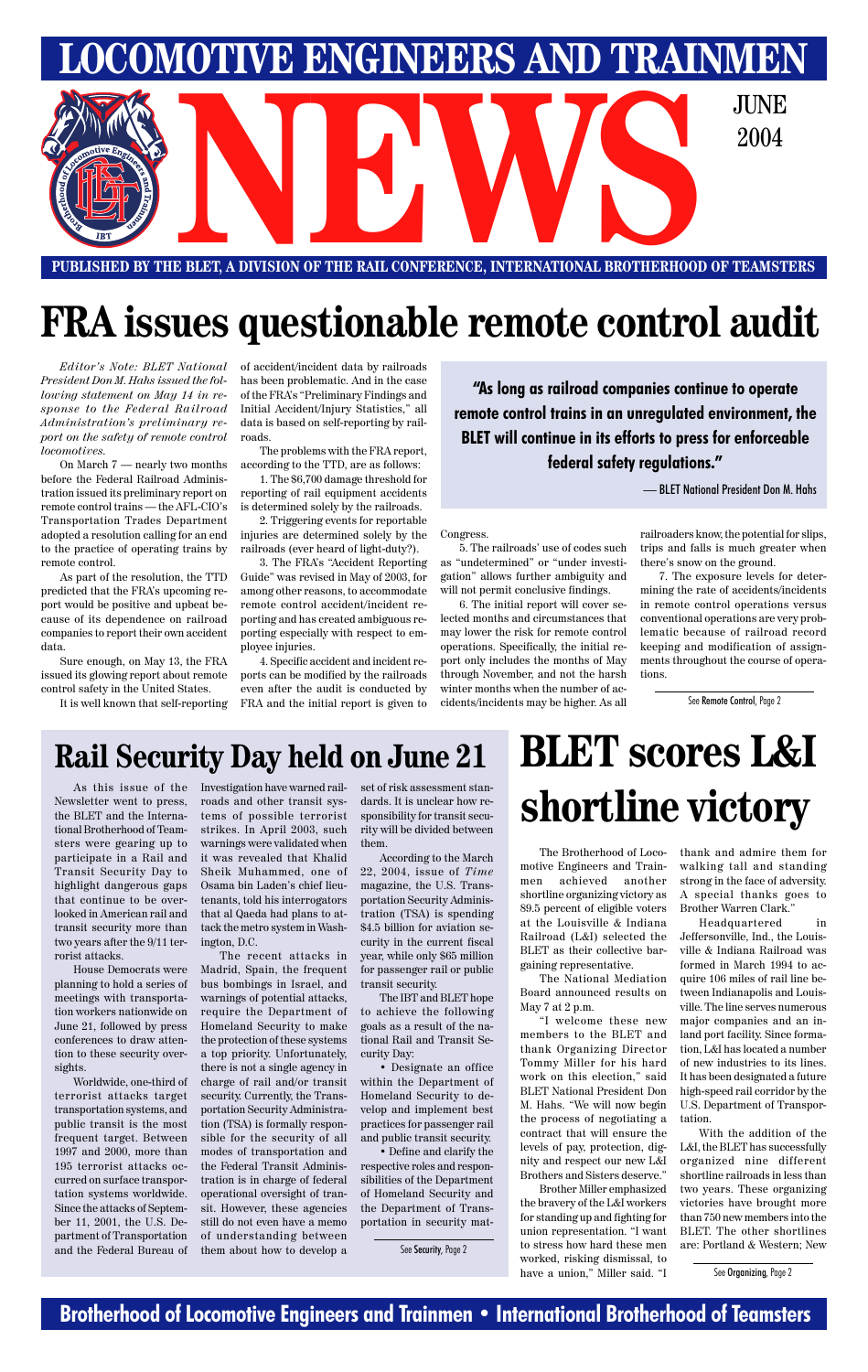# **BLET NEWS**

E.M. "Mike" Rogers, a member of the Brotherhood of Locomotive Engineers and Trainmen, was killed in a head-on train crash near Gunter, Texas, on May 19.

The cause of the Burlington Northern Santa Fe accident is still under investigation. Four other crew members were injured in the crash, tentatively identified as S.R. "Steve" Waddle, a member of BLET Division 604 (Sherman, Texas), C.G. Smith, J.C. Peacock, and Ron Richardson.

Brother Rogers, 49, was a member of BLET Division 172 in Fort Worth, Texas. He first joined the Brotherhood on April 1, 1998.

Jeff Thurman, Local Chairman of Division 172, said Brother Rogers was a hard working, dedicated member who will be missed by everyone who worked with him. Brother Rogers is survived by three children, sons Michael Terrell (Pye), Michael Clay Rogers, and daughter Rasheldra Rogers.

Rogers is the fourth member of the Brotherhood to lose his life in an on the job accident in 2004. Brother Jeff C. York, 35, was killed in a Norfolk Southern switching accident in Elwood, Ind., on May 18. Brother York belonged to BLET Division 106 in Muncie, Ind. On February 21, Anthony C. Rodella, 57, and Jeffrey S. Bohler, 32, were killed in a collision of two Union Pacific trains in Carrizozo, N.M. Both Brothers belonged to Division 192 in El Paso, Texas.

National President Don Hahs extended deepest sympathy to the Rogers family on behalf of the 50,000 members of the Brotherhood of Locomotive Engineers and Trainmen. He ordered the flag at National Division headquarters in Cleveland, Ohio, to be flown at half-mast in honor our Brother who lost his life in the line of duty.

A funeral service was held on May 26 in Omaha, Neb., at the Salem Baptist Church.

# IN THE LINE OF DUTY **E.M. "Mike" Rogers**

# IN THE LINE OF DUTY **Jeff C. York**

Jeff C. York, a member of the Brotherhood of Locomotive Engineers and Trainmen, was killed in a yard switching accident on May 18.

Brother York, 35, worked for Norfolk Southern and first joined BLET Division 106 in Muncie, Ind., on December 6, 2000. He was working as a conductor and standing on a ladder on back of a train's last box car when the accident happened. As the train backed up, he became pinned between the train and the left front fender of a semi that was making a delivery of vinegar to the Red Gold

tomato processing plant in Elwood, Ind.

According to an Associated Press report, the truck driver was leaving the facility in his truck and began crossing the railroad tracks behind the train, unaware that the train was backing up.

He was taken to Mercy Hospital in Elwood for treatment, but was pronounced dead at the hospital shortly after.

Carlos A. Lizarraga, Local Chairman of Division 106, said Brother York was a dedicated worker who will be sorely missed by everyone.

Brother York is survived by his wife of 18 years, Lisa, and two daughters, Jessica, 18, and Danielle, 8.

Funeral services were on May 22 in Muncie, Ind.

BLET National President Don Hahs ordered the flag above Brotherhood headquarters in downtown Cleveland to be flown at half-mast in honor of our fallen Brother.

"Our deepest condolences go out to Brother York's family and friends," President Hahs said.

The FRA report did affirm many of the continuing concerns the BLET has expressed over the past two years.

> holdings include the New York & Atlantic Railway, Pacific Harbor Line, and the Chicago Southshore & South Bend Railroad. The BLET already represents workers at the Pacific Harbor Line, and operating employees at the New York & Atlantic voted to join the BLET on Nov. 20, 2003. •

For example:

• Railroad companies are increasingly pushing the envelope when it comes to operating remote control trains outside of yard limits.

• Railroad companies often ignore significant portions of the FRA's Safety Advisory regarding remote control operations. In one example, railroads continue to allow the dangerous practice of permitting Remote Control Operators to ride on the outside of freight cars, even when they are actively engaged in operating remote control equipment.

• One of our biggest concerns is the lack of point protection and the number of accidents it has caused. However, the FRA report stated that proper point protection "would greatly reduce the speed and efficiency of RCL operations." The point protection provided by a locomotive engineer in the cab is something a remote control device simply can't replace. To get around proper point protection, railroads have implemented Remote Control Zones, or RCZs. However, the FRA noted, "Varying levels of training and oversight regarding the implementation of RCZs," and wrote, "We have concerns about the implementation of RCZs on various properties and locations."

As long as railroad companies continue to operate remote control trains in an unregulated environment, and as employees continue to be injured and accidents continue to happen because of this safety oversight, the BLET will continue in its efforts to closely monitor the situation and press for enforceable federal safety regulations. •

#### ters.

• Provide security training for all rail and transit workers. A recent survey by the Amalgamated Transit Union conducted with their members showed that 80 percent of the respondents reported that they have not received any security training from their employer.

- Place trained professional conductors and engineers at all times on all trains carrying hazardous materials.
- Any remote control locomotive must be kept in a secure area and

should be signed in and out.

• Routes that bring hazardous materials through population centers should be reexamined and alternate routes should be considered.

• Investments need to be made in technology upgrades. Train stations should be monitored by security cameras, trained dogs should be randomly

searching stations and trains, and chemical and biological detectors should be installed at more train stations.

• The TSA is supposed to be in charge of all transportation and must dedicate more than 3 percent of its budget to non-airline security. Priorities are wrong when we ignore certain targets. •

### **Organizing**

York & Atlantic; Great Western Railway of Colorado; St. Lawrence & Atlantic; Utah Railway; Iowa, Chicago & Eastern; Indiana Southern; and the Texas-Mexican Railway.

"I would be remiss if I did not thank General President James P. Hoffa and everyone at the International Brotherhood of Teamsters for helping to make these organizing victories successful," BLET President Hahs said.

The L&I connects with the CP-Soo, CSX Transportation, Norfolk Southern, and the PAL. Its annual volume is 33,000 carloads. The primary commodities it handles include: Grain, cement, steel, scrap, plastics, food products, auto parts, lumber, chemicals, paper, and manufactured goods.

L&I is owned by the Anacostia & Pacific Company, Inc., whose other

### Remote Control

#### Continued from Page 1

| Security                     |  |
|------------------------------|--|
| <b>Continued from Page 1</b> |  |

#### Continued from Page 1

### FRA remote control safety audit leaves many unanswered questions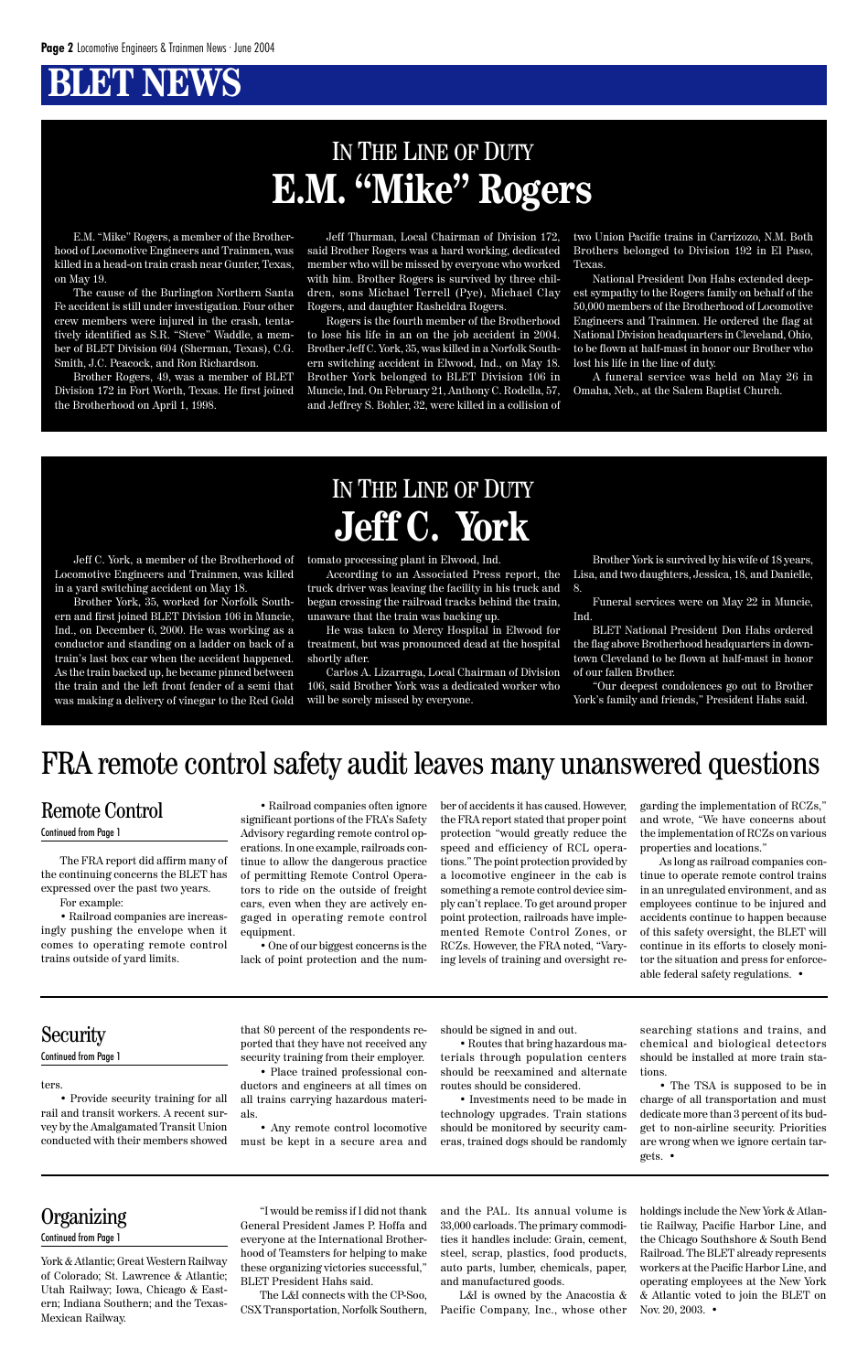# **2004 FIRST QUARTER**

### Burlington Northern Santa Fe Canadian National Railway



### Canadian Pacific Railway CSX Transportation



### Union Pacific Corp.

aaaaaaaaaaaaaaaaaaaaaaaaaaaaaaaaaaaaaaaaaaaaaaaaaaaaaaaaaaaaaaaaaaaaaaaaaaaaaaaaaaaaaaa

aaaaaaaaaaaaaaaaaaaaaaaaaaaaaaaaaaaaaaaaaaaaaaaaaaaaaaaaaaaaaaaaaaaaaaaaaaaaaaaaaaaaaaa

The Burlington Northern Santa Fe Corporation reported first-quarter 2004 earnings of \$0.52 per share, a 30-percent increase over first-quarter 2003 earnings of \$0.40 per share, before the favorable effect of an accounting change of \$0.10 per share.

Freight revenues increased \$246 million, or 11 percent, to \$2.45 billion from the 2003 first quarter, primarily driven by an eight-percent increase in units handled. Operating income increased \$64 million, or 19 percent, to \$410 million compared with first-quarter 2003.

Consumer Products experienced its best first quarter on record with revenues increasing \$79 million, or 9 percent, to \$927 million reflecting increased volumes in the international, truckload and perishables sectors as well as an overall increase in revenue per unit. Agricultural Products revenues were up net income by an estimated \$24 million, while the significant appreciation of the \$80 million, or 22 percent, to a record \$438 million, as a result of strong U.S. corn Canadian dollar relative to the United States dollar reduced CN's revenues, opand wheat harvests coupled with increased export demand for grain.

BNSF's operating ratio decreased to 83.3 percent compared with 84.3 percent for the same period in the prior year. •

CN, afflicted by a strike, the strong Canadian dollar and high fuel costs, reported a 17 percent decline in first-quarter profit to \$210 million.

CN reported its financial results for the first quarter ended March 31, 2004, and highlights in-

clude: Net income of \$210 million, or 73 cents per diluted share; Excluding the cumulative effect of change in accounting policy in the year-earlier period, diluted earnings per share for the first three months of 2004 increased by six per cent; Operating income of \$395 million, up six per cent from the year-earlier quarter; Operating ratio of 72.5 per cent, 2.5 points better than the prior year's quarterly performance; and Free cash flow of \$272 million, compared with \$181 million for the same three-month period of 2003.

"The Canadian Auto Workers (CAW) strike negatively affected first-quarter erating income and net income by approximately \$120 million, \$40 million and \$20 million, respectively," said CN President and CEO E. Hunter Harrison.

All figures reported in Canadian dollars. •

Profit at the Canadian Pacific **CANADIAN** Railway slumped to \$24 million, from \$102 million a year earlier, as bad weather and a weak U.S. dollar ate into earnings. The railway cited a net loss of \$14 million in foreign ex-

KCS's operating ratio to 84 percent for the first quarter of 2004 compared. with 93.3 percent in the first quarter of 2003. Agriculture & minerals commodity group revenues increased by 22.3% quarter to quarter led by solid growth in both domestic and export grain traffic. Paper & forest products revenues grew by 8.4%. Intermodal & automotive revenues increased by 8.2%. Chemical & petroleum products continued to rebound and posted a 2.6% increase. •



change on long-term debt in the first quarter of 2004, compared with a net gain of \$64 million in the same period a year earlier. With a stronger Canadian dollar reducing U.S. dollar-denominated income, revenue was cut by about \$59 million, operating expenses by \$46 million and operating income by about \$13 million.

Total revenue was \$887 million, compared with \$879 million in the same period a year earlier. Operating income was \$116 million, down from \$118 million.

> NS reported its best operating ratio — the standard measure of railroad efficiency — since the integration of Conrail in 1999. For the quarter, the operating ratio was 79.6 percent compared with 85.2 percent a year earlier.  $\bullet$

"The worst avalanche in eight years and severe weather early in the quarter hit us hard in our western corridors over a two-week period," CEO Rob Ritchie said in a release. "With heavy freight volumes fully consuming available capacity, there was no opportunity to recover the lost volumes in the quarter."

aaaaaaaaaaaaaaaaaaaaaaaaaaaaaaaaaaaaaaaaaaaaaaaaaaaaaaaaaaaaaaaaaa aaaaaaaaaaaaaaaaaaaaa aaaaaaaaaaaaaaaaaaaaaaaaaaaaaaa aaaaaaaaaaaaaa aaaaaaaaaaaaaaaa aaaaaaaaaaa aaaaaaaaaaaaaaaaaaaaa First-quarter income from continuing operations before accounting changes was \$158 million compared with last year's \$85 million. Reported net income for first quarter 2003 was \$209 million, which included a \$114 million gain due to a required industry-wide accounting change, and a gain of \$10 million from discontinued motor carrier operations. Excluding those items, net income in the first quarter increased by \$73 million, or 86 percent, over the same period last year. Revenues increased \$132 million, or eight percent, over the same quarter in 2003. Carloads rose seven percent for the same period.

Its operating ratio was 86.9 percent, compared with 86.6 percent. All figures reported in Canadian dollars. •

CSX Corp.'s first-quarter earnings dropped 70 percent from a year ago. Factoring out one-time charges, however, earnings would have increased 55 percent on a per share basis.

CSX had net earnings of \$30 million, or 14 cents per share, down from \$99 million, or 46 cents per

share, in the first quarter of 2003. Last year's figures include an additional \$57 million, or 26 cents per share, from a change in accounting rules.

This year's first-quarter earnings were lowered by \$37 million, or 17 cents per share, because of the cost of reducing the managerial workforce. Excluding the charge, first-quarter earnings were \$67 million, or 31 cents per share. The railroad's operating ratio was 92.1 percent, compared with 90.8 percent in 2003.

Revenues were \$1.96 billion for the first quarter, compared with \$2.02 billion a year ago. The company pointed to strong growth in CSX's core surface transportation markets, including a 10 percent increase in coal, coke and iron ore.

Data released by CSX showed that several key operating statistics — including average train speed and on-time originations — worsened from the first quarter last year. •

### Kansas City Southern Norfolk Southern



Kansas City Southern Industries Inc.'s earnings plunged 75 percent in the first quarter, largely due to a drop in profits from its Mexican affiliate, Grupo TFM.

KCS reported income of \$3.4 million, or 2 cents a share, during the January-March period, compared with earnings of \$13.6 million, or 22 cents a share, during the first quarter of 2003. Revenue at KCS was \$147.8 million, up from \$140.2 million. The primary factor in reduced equity earn-

ings for Grupo TFM this quarter was a \$7.3 million deferred tax benefit (calculated under U.S. GAAP) compared to a \$23 million benefit in the first quarter of 2003, a \$15.7 million reduction.

For the first quarter of 2004, Norfolk

Southern reported record revenues of \$1.7 billion, up eight percent compared with the same period last year, and record first quarter income from railway operations of \$346 million, up 50 percent, compared with the 2003 quarter.

Union Pacific reported a net income of \$165 million on revenue of \$2.89 billion for the quarter ended March 31. Net income in last year's first quarter came to \$429 million on \$2.73 billion in revenue.

The railroad blamed the decline in net income on widespread train crew shortages and a charge of \$35.8 million to pay for a court judgment (the Arkansas Supreme Court issued a decision upholding a \$35.8 million jury verdict, in-

cluding interest, against UP for a 1998 grade-crossing accident). The railroad reported a first quarter record \$2.9 billion in 2004 operating revenue compared to last year's \$2.7 billion. Operating income in the first quarter of 2004 was \$314 million compared to \$369 million for the same period in 2003.

The railroad's operating ratio was 89.1 percent for the first quarter of 2004, compared to 86.5 percent in the first quarter of 2003.

Commodity revenue in the first quarter of 2004 was up 7 percent to \$2.8 billion, compared to \$2.6 billion in 2003. First quarter 2004 average revenue per car was at an all-time best of \$1,214 per car, versus \$1,188 last year. The operating margin decreased to 10.9 percent in the first quarter of 2004 from 13.5 percent in 2003 due to increased service costs and the Arkansas Supreme Court decision.

Compared to 2003, 2004 first quarter agricultural and industrial products were both up 10 percent; Intermodal was up 9 percent; chemicals and energy were both up 4 percent; and automotive was down 2 percent. According to the Associated Press, the railroad has been purchasing more locomotives and has been hiring more train crews to deal with increased demand. It expects to bring in 4,000 train crew workers through this year, with about half in new positions and half covering normal attrition.

In May, UP canceled three express train contracts with United Parcel Service and increased some shipping prices to handle growing demand in the midst of its train crew shortage. The UPS contract for express trains that ran once a week each way from Los Angeles to New York was canceled because it took up resources needed in other areas of the railroad. The service began in July as a partnership with CSX. UP suspended the service for April as it dealt with congestion on its 23-state system. Two other contracts with UPS for expedited service from Los Angeles to Dallas and Memphis also were suspended. •

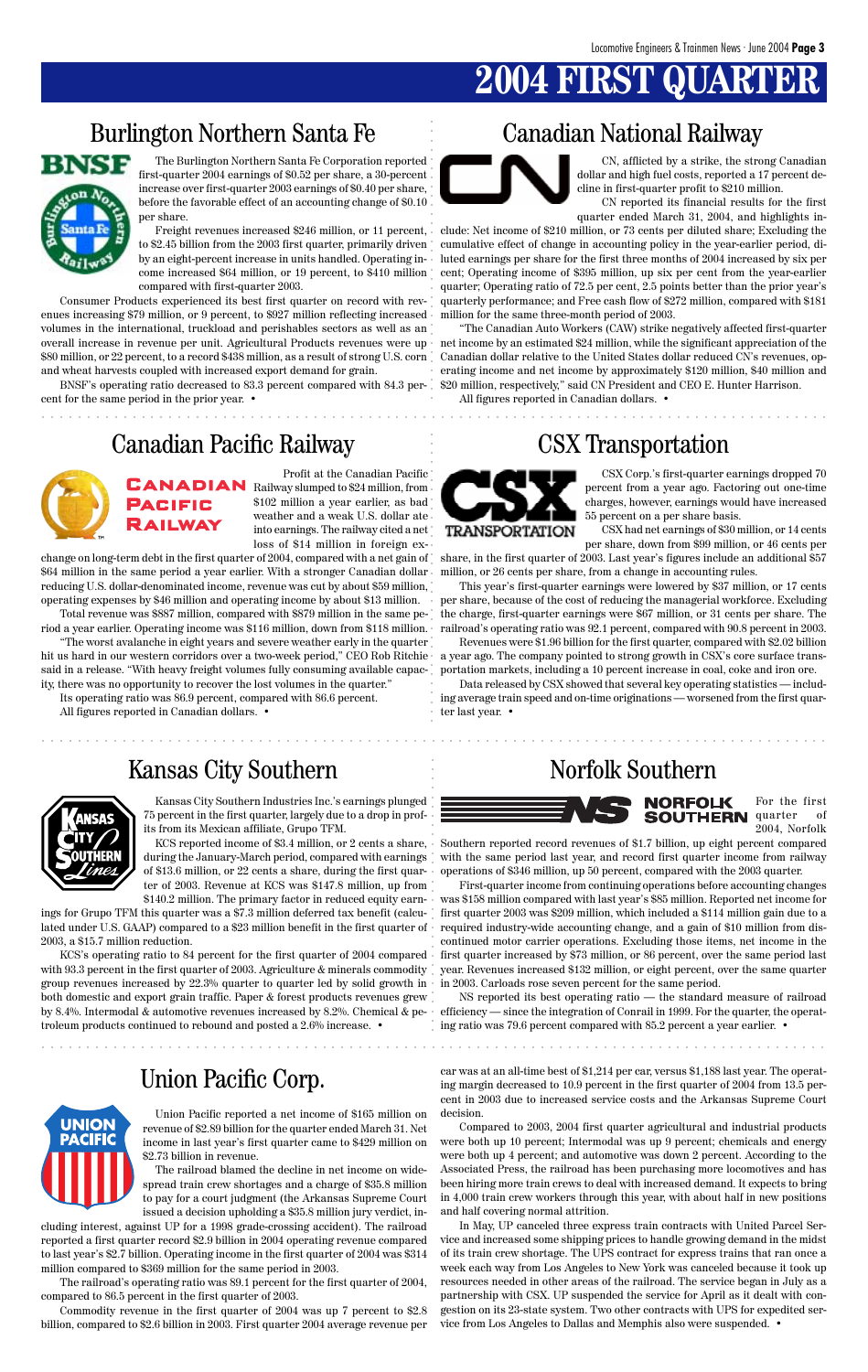# **RATE TABLES**

These rate tables — effective July 1, 2004 — reflect a 2.5% General Wage Increase to both the basic daily rate and mileage rates of pay.

It should be noted that these figures are derived from the BLET National agreement. The rates in effect on some properties differ slightly from the published rates, because of the effect of different system agreements. Your general chairman's office should have the rates in effect on your property. •

| <b>TABLE I — LOCOMOTIVE ENGINEERS — PASSENGER SERVICE</b><br>Effective July 1, 2004<br>STANDARD RATES OF PAY                                                                                                                                                                                                                                                                                                                                                                                                                                                                                                                                                                                                                                                                                                                                                                                                                               |                                                                                                                                                                                                                                                                                                                    |                                                                                                                                                                                                                                                                      |                                                                                                                                                                                                                                                                                                        |                                                                                                                                                                                                                                                                               |  |  |  |  |
|--------------------------------------------------------------------------------------------------------------------------------------------------------------------------------------------------------------------------------------------------------------------------------------------------------------------------------------------------------------------------------------------------------------------------------------------------------------------------------------------------------------------------------------------------------------------------------------------------------------------------------------------------------------------------------------------------------------------------------------------------------------------------------------------------------------------------------------------------------------------------------------------------------------------------------------------|--------------------------------------------------------------------------------------------------------------------------------------------------------------------------------------------------------------------------------------------------------------------------------------------------------------------|----------------------------------------------------------------------------------------------------------------------------------------------------------------------------------------------------------------------------------------------------------------------|--------------------------------------------------------------------------------------------------------------------------------------------------------------------------------------------------------------------------------------------------------------------------------------------------------|-------------------------------------------------------------------------------------------------------------------------------------------------------------------------------------------------------------------------------------------------------------------------------|--|--|--|--|
| WEIGHT ON DRIVERS                                                                                                                                                                                                                                                                                                                                                                                                                                                                                                                                                                                                                                                                                                                                                                                                                                                                                                                          |                                                                                                                                                                                                                                                                                                                    | Mileage                                                                                                                                                                                                                                                              |                                                                                                                                                                                                                                                                                                        | Hourly                                                                                                                                                                                                                                                                        |  |  |  |  |
| (Pounds)                                                                                                                                                                                                                                                                                                                                                                                                                                                                                                                                                                                                                                                                                                                                                                                                                                                                                                                                   | Daily                                                                                                                                                                                                                                                                                                              | Regular                                                                                                                                                                                                                                                              | Under Art. VIII                                                                                                                                                                                                                                                                                        | Straight<br>Time                                                                                                                                                                                                                                                              |  |  |  |  |
| less than<br>80,000<br>80,000 and less than 100,000<br>$100,000$ and less than<br>140,000<br>140,000 and less than 170,000<br>170,000 and less than<br>200,000<br>200,000 and less than<br>250,000<br>250,000 and less than<br>300,000<br>300,000 and less than<br>350,000<br>400,000<br>350,000 and less than<br>400,000 and less than<br>450,000<br>450,000 and less than<br>500,000<br>550,000<br>500,000 and less than<br>600.000<br>550,000 and less than<br>650,000<br>600,000 and less than<br>$650,000$ and less than<br>700,000<br>700,000 and less than<br>750,000<br>800,000<br>750,000 and less than<br>800,000 and less than 850,000<br>850,000 and less than 900,000<br>900,000 and less than 950,000<br>950,000 and less than 1,000,000<br>$1,000,000$ pounds and over:<br>For each additional 50,000<br>pounds or fraction thereof add:<br>MOTOR AND ELECTRIC CARS<br>In multiple or single unit<br>Daily Earnings Minimun | \$154.64<br>\$154.64<br>\$154.73<br>\$154.81<br>\$154.90<br>\$154.99<br>\$155.07<br>\$155.16<br>\$155.24<br>\$155.33<br>\$155.42<br>\$155.50<br>\$155.59<br>\$155.67<br>\$155.76<br>\$155.84<br>\$155.93<br>\$156.01<br>\$156.10<br>\$156.18<br>\$156.27<br>\$.08 and \$.09<br>Alternately<br>\$155.60<br>\$156.16 | \$1.1959<br>\$1.1959<br>\$1.1968<br>\$1.1976<br>\$1.1985<br>\$1.1994<br>\$1.2002<br>\$1.2011<br>\$1.2019<br>\$1.2028<br>\$1.2037<br>\$1.2045<br>\$1.2054<br>\$1.2062<br>\$1.2071<br>\$1.2079<br>\$1.2088<br>\$1.2096<br>\$1.2105<br>\$1.2113<br>\$1.2122<br>\$1.1985 | \$1.2057<br>\$1.2057<br>\$1.2066<br>\$1.2074<br>\$1.2083<br>\$1.2092<br>\$1.2100<br>\$1.2109<br>\$1.2117<br>\$1.2126<br>\$1.2135<br>\$1.2143<br>\$1.2152<br>\$1.2160<br>\$1.2169<br>\$1.2177<br>\$1.2186<br>\$1.2194<br>\$1.2203<br>\$1.2211<br>\$1.2220<br>\$.08 and \$.09<br>Alternately<br>\$1.2890 | \$19.3297<br>\$19.3297<br>\$19.3410<br>\$19.3510<br>\$19.3622<br>\$19.3735<br>\$19.3835<br>\$19.3947<br>\$19.4047<br>\$19.4160<br>\$19.4272<br>\$19.4372<br>\$19.4485<br>\$19.4585<br>\$19.4697<br>\$19.4797<br>\$19.4910<br>\$19.5010<br>\$19.5122<br>\$19.5222<br>\$19.5335 |  |  |  |  |
|                                                                                                                                                                                                                                                                                                                                                                                                                                                                                                                                                                                                                                                                                                                                                                                                                                                                                                                                            |                                                                                                                                                                                                                                                                                                                    |                                                                                                                                                                                                                                                                      |                                                                                                                                                                                                                                                                                                        |                                                                                                                                                                                                                                                                               |  |  |  |  |

### **TABLE II — LOCOMOTIVE ENGINEERS** THROUGH FREIGHT SERVICE — WITH A FIREMAN (HELPER)

| THROUGH FREIGHT SERVICE — WITH A FIREMAN (HELPER)                      |                      |                      |                      |                        |                        |  |  |  |
|------------------------------------------------------------------------|----------------------|----------------------|----------------------|------------------------|------------------------|--|--|--|
| Effective July 1, 2004<br>STANDARD RATES OF PAY                        |                      |                      |                      |                        |                        |  |  |  |
|                                                                        |                      |                      |                      |                        |                        |  |  |  |
| <b>WEIGHT ON DRIVERS</b>                                               |                      | Mileage              |                      | Hourly                 |                        |  |  |  |
|                                                                        |                      |                      |                      |                        |                        |  |  |  |
| (Pounds)                                                               | Daily                | Regular              | Under                | Straight               | Over-                  |  |  |  |
|                                                                        |                      |                      | Art. VIII            | Time                   | time                   |  |  |  |
|                                                                        |                      | \$1.2874             |                      |                        |                        |  |  |  |
| less than<br>140,000<br>140,000 and less than<br>200,000               | \$166.93<br>\$167.36 | \$1.2917             | \$1.3100<br>\$1.3143 | \$20.8658<br>\$20.9195 | \$31.2986<br>\$31.3793 |  |  |  |
| 200,000 and less than<br>250,000                                       | \$167.53             | \$1.2934             | \$1.3160             | \$20.9408              | \$31.4111              |  |  |  |
| 250,000 and less than<br>300,000                                       | \$167.68             | \$1.2949             | \$1.3175             | \$20.9595              | \$31.4393              |  |  |  |
| 300,000 and less than<br>350,000                                       | \$167.83             | \$1.2964             | \$1.3190             | \$20.9783              | \$31.4674              |  |  |  |
|                                                                        |                      |                      |                      |                        |                        |  |  |  |
| 350,000 and less than<br>400,000                                       | \$168.04             | \$1.2985             | \$1.3211             | \$21.0045              | \$31.5068              |  |  |  |
| 400,000 and less than<br>450.000                                       | \$168.25             | \$1.3006             | \$1.3232             | \$21.0308              | \$31.5461              |  |  |  |
| 450,000 and less than<br>500,000                                       | \$168.46             | \$1.3027             | \$1.3253             | \$21.0570              | \$31.5855              |  |  |  |
| 500,000 and less than<br>550,000                                       | \$168.67             | \$1.3048             | \$1.3274             | \$21.0833              | \$31.6249              |  |  |  |
| 550,000 and less than<br>600,000                                       | \$168.85             | \$1.3066             | \$1.3292             | \$21.1058              | \$31.6586              |  |  |  |
| 600,000 and less than<br>650,000                                       | \$169.03             | \$1.3084             | \$1.3310             | \$21.1283              | \$31.6924              |  |  |  |
| 650,000 and less than<br>700,000                                       | \$169.21             | \$1.3102             | \$1.3328             | \$21.1508              | \$31.7261              |  |  |  |
| 700,000 and less than<br>750,000                                       | \$169.39             | \$1.3120             | \$1.3346             | \$21.1733              | \$31.7599              |  |  |  |
| 750,000 and less than<br>800,000                                       | \$169.57             | \$1.3138             | \$1.3364             | \$21.1958              | \$31.7936              |  |  |  |
|                                                                        |                      |                      |                      |                        |                        |  |  |  |
| 800,000 and less than<br>850,000                                       | \$169.75             | \$1.3156             | \$1.3382             | \$21.2183              | \$31.8274              |  |  |  |
| 850,000 and less than 900,000                                          | \$169.93             | \$1.3174             | \$1.3400             | \$21.2408              | \$31.8611              |  |  |  |
| 900,000 and less than 950,000                                          | \$170.11             | \$1.3192             | \$1.3418             | \$21.2633              | \$31.8949              |  |  |  |
| 950,000 and less than 1,000,000                                        | \$170.29             | \$1.3210             | \$1.3436             | \$21.2858              | \$31.9286              |  |  |  |
| 1,000,000 and less than 1,050,000                                      | \$170.47             | \$1.3228             | \$1.3454             | \$21.3083              | \$31.9624              |  |  |  |
| 1,050,000 and less than 1,100,000                                      | \$170.65             | \$1.3246             | \$1.3472             | \$21.3308              | \$31.9961              |  |  |  |
| 1,100,000 and less than 1,150,000                                      | \$170.83             | \$1.3264             | \$1.3490             | \$21.3533              | \$32.0299              |  |  |  |
| 1,150,000 and less than 1,200,000                                      | \$171.01             | \$1.3282             | \$1.3508             | \$21.3758              | \$32.0636              |  |  |  |
| 1,200,000 and less than 1,250,000                                      | \$171.19             | \$1.3300             | \$1.3526             | \$21.3983              | \$32.0974              |  |  |  |
|                                                                        |                      |                      |                      |                        |                        |  |  |  |
| 1,250,000 and less than 1,300,000                                      | \$171.37             | \$1.3318             | \$1.3544             | \$21.4208              | \$32.1311              |  |  |  |
| 1,300,000 and less than 1,350,000                                      | \$171.55             | \$1.3336             | \$1.3562             | \$21.4433              | \$32.1649              |  |  |  |
| 1,350,000 and less than 1,400,000                                      | \$171.73             | \$1.3354<br>\$1.3372 | \$1.3580<br>\$1.3598 | \$21.4658<br>\$21.4883 | \$32.1986              |  |  |  |
| 1,400,000 and less than 1,450,000<br>1,450,000 and less than 1,500,000 | \$171.91<br>\$172.09 | \$1.3390             | \$1.3616             | \$21.5108              | \$32,2324<br>\$32.2661 |  |  |  |
|                                                                        |                      |                      |                      |                        |                        |  |  |  |
| 1,500,000 and less than 1,550,000                                      | \$172.27             | \$1.3408             | \$1.3634             | \$21.5333              | \$32,2999              |  |  |  |
| 1,550,000 and less than 1,600,000                                      | \$172.45             | \$1.3426             | \$1.3652             | \$21.5558              | \$32,3336              |  |  |  |
| 1,600,000 and less than 1,650,000                                      | \$172.63             | \$1.3444             | \$1.3670             | \$21.5783              | \$32.3674              |  |  |  |
| 1,650,000 and less than 1,700,000                                      | \$172.81             | \$1.3462             | \$1.3688             | \$21.6008              | \$32.4011              |  |  |  |
|                                                                        | \$172.99             | \$1.3480             | \$1.3706             | \$21.6233              | \$32.4349              |  |  |  |
| 1,700,000 and less than 1,750,000<br>1,750,000 and less than 1,800,000 | \$173.17             | \$1.3498             | \$1.3724             | \$21.6458              | \$32.4686              |  |  |  |
| 1,800,000 and less than 1,850,000                                      | \$173.35             | \$1.3516             | \$1.3742             | \$21.6683              | \$32.5024              |  |  |  |
| 1,850,000 and less than 1,900,000                                      | \$173.53             | \$1.3534             | \$1.3760             | \$21.6908              | \$32.5361              |  |  |  |
| 1,900,000 and less than 1,950,000                                      | \$173.71             | \$1.3552             | \$1.3778             | \$21.7133              | \$32.5699              |  |  |  |
| 1,950,000 and less than 2,000,000                                      | \$173.89             | \$1.3570             | \$1.3796             | \$21.7358              | \$32.6036              |  |  |  |

2,000,000 pounds and over:

pounds or fraction thereof add:

For each additional  $50,000$   $$.18$   $$.18$   $$.18$ 

| TABLE III — LOCOMOTIVE ENGINEERS                                                                                                                        |                                                          |                                                          | TABLE IV — LOCOMOTIVE ENGINEERS                               |                                                               |                                                               |                   |                                                                                                                                                         |                                                          |                                                          |                                                          |                                                                                      |                                     |
|---------------------------------------------------------------------------------------------------------------------------------------------------------|----------------------------------------------------------|----------------------------------------------------------|---------------------------------------------------------------|---------------------------------------------------------------|---------------------------------------------------------------|-------------------|---------------------------------------------------------------------------------------------------------------------------------------------------------|----------------------------------------------------------|----------------------------------------------------------|----------------------------------------------------------|--------------------------------------------------------------------------------------|-------------------------------------|
| THROUGH FREIGHT SERVICE — WITHOUT A FIREMAN (HELPER) — \$4.00                                                                                           |                                                          |                                                          | THROUGH FREIGHT SERVICE - WITHOUT A FIREMAN (HELPER) - \$6.00 |                                                               |                                                               |                   |                                                                                                                                                         |                                                          |                                                          |                                                          |                                                                                      |                                     |
| Effective July 1, 2004<br>STANDARD RATES OF PAY                                                                                                         |                                                          |                                                          |                                                               | Effective July 1, 2004<br>STANDARD RATES OF PAY               |                                                               |                   |                                                                                                                                                         |                                                          |                                                          |                                                          |                                                                                      |                                     |
| WEIGHT ON DRIVERS                                                                                                                                       |                                                          |                                                          | Mileage<br>Hourly                                             |                                                               |                                                               | WEIGHT ON DRIVERS | Mileage                                                                                                                                                 |                                                          |                                                          | Hourly                                                   |                                                                                      |                                     |
| (Pounds)                                                                                                                                                | Daily                                                    | Regular                                                  | Under<br>Art. VIII                                            | Straight<br>Time                                              | Over-<br>time                                                 |                   | (Pounds)                                                                                                                                                | Daily                                                    | Regular                                                  | Under<br>Art. VIII                                       | Straight<br>Time                                                                     | Over-<br>time                       |
| less than $140,000$<br>140,000 and less than 200,000<br>200,000 and less than 250,000<br>250,000 and less than 300,000<br>300,000 and less than 350,000 | \$170.93<br>\$171.36<br>\$171.53<br>\$171.68<br>\$171.83 | \$1.3274<br>\$1.3317<br>\$1.3334<br>\$1.3349<br>\$1.3364 | \$1.4250<br>\$1.4293<br>\$1.4310<br>\$1.4325<br>\$1.4340      | \$21.3658<br>\$21.4195<br>\$21.4408<br>\$21.4595<br>\$21.4783 | \$32.0486<br>\$32.1293<br>\$32.1611<br>\$32.1893<br>\$32.2174 |                   | less than $140,000$<br>140,000 and less than 200,000<br>200,000 and less than 250,000<br>250,000 and less than 300,000<br>300,000 and less than 350,000 | \$172.93<br>\$173.36<br>\$173.53<br>\$173.68<br>\$173.83 | \$1.3353<br>\$1.3413<br>\$1.3428<br>\$1.3443<br>\$1.3464 | \$1.4450<br>\$1.4493<br>\$1.4510<br>\$1.4525<br>\$1.4540 | \$21.6158<br>\$21.6695<br>\$21.6908 \\$32.5361<br>\$21.7095<br>\$21.7283   \$32.5924 | \$32.4236<br>\$32.5043<br>\$32.5643 |
| 350,000 and less than 400,000                                                                                                                           | \$172.04                                                 | \$1.3385                                                 | \$1.4361                                                      | \$21.5045                                                     | \$32,2568                                                     |                   | 350,000 and less than 400,000                                                                                                                           | \$174.04                                                 | \$1.3485                                                 | \$1.4561                                                 | \$21.7545                                                                            | \$32.6318                           |
| $400,000$ and less than $450,000$                                                                                                                       | \$172.25                                                 | \$1.3406                                                 | \$1.4382                                                      | \$21.5308                                                     | \$32.2961                                                     |                   | 400,000 and less than 450,000                                                                                                                           | \$174.25                                                 | \$1.3506                                                 | \$1.4582                                                 | \$21.7808                                                                            | \$32.6711                           |
| 450,000 and less than 500,000                                                                                                                           | \$172.46                                                 | \$1.3427                                                 | \$1.4403                                                      | \$21.5570                                                     | \$32.3355                                                     |                   | 450,000 and less than 500,000                                                                                                                           | \$174.46                                                 | \$1.3527                                                 | \$1.4603                                                 | \$21.8070                                                                            | \$32.7105                           |
| 500,000 and less than 550,000                                                                                                                           | \$172.67                                                 | \$1.3448                                                 | \$1.4424                                                      | \$21.5833                                                     | \$32.3749                                                     |                   | 500,000 and less than 550,000                                                                                                                           | \$174.67                                                 | \$1.3545                                                 | \$1.4624                                                 | \$21.8333                                                                            | \$32.7499                           |
| 550,000 and less than 600,000                                                                                                                           | \$172.85                                                 | \$1.3466                                                 | \$1.4442                                                      | \$21.6058                                                     | \$32.4086                                                     |                   | 550,000 and less than 600,000                                                                                                                           | \$174.85                                                 | \$1.3563                                                 | \$1.4642                                                 | \$21.8558                                                                            | \$32.7836                           |
| 600,000 and less than 650,000                                                                                                                           | \$173.03                                                 | \$1.3484                                                 | \$1.4460                                                      | \$21.6283                                                     | \$32.4424                                                     |                   | 600,000 and less than 650,000                                                                                                                           | \$175.03                                                 | \$1.3581                                                 | \$1.4660                                                 | \$21.8783                                                                            | \$32.8174                           |
| 650,000 and less than 700,000                                                                                                                           | \$173.21                                                 | \$1.3502                                                 | \$1.4478                                                      | \$21.6508                                                     | \$32.4761                                                     |                   | 650,000 and less than 700,000                                                                                                                           | \$175.21                                                 | \$1.3599                                                 | \$1.4678                                                 | \$21.9008                                                                            | \$32.8511                           |
| 700,000 and less than 750,000                                                                                                                           | \$173.39                                                 | \$1.3520                                                 | \$1.4496                                                      | \$21.6733                                                     | \$32,5099                                                     |                   | 700,000 and less than 750,000                                                                                                                           | \$175.39                                                 | \$1.3617                                                 | \$1.4696                                                 | \$21.9233                                                                            | \$32.8849                           |
| 750,000 and less than 800,000                                                                                                                           | \$173.57                                                 | \$1.3538                                                 | \$1.4514                                                      | \$21.6958                                                     | \$32.5436                                                     |                   | 750,000 and less than 800,000                                                                                                                           | \$175.57                                                 | \$1.3635                                                 | \$1.4714                                                 | \$21.9458                                                                            | \$32.9186                           |
| 800,000 and less than 850,000                                                                                                                           | \$173.75                                                 | \$1.3556                                                 | \$1.4532                                                      | \$21.7183                                                     | \$32.5774                                                     |                   | 800,000 and less than 850,000                                                                                                                           | \$175.75                                                 | \$1.3653                                                 | \$1.4732                                                 | \$21.9683                                                                            | \$32.9524                           |
| 850,000 and less than 900,000                                                                                                                           | \$173.93                                                 | \$1.3574                                                 | \$1.4550                                                      | \$21.7408                                                     | \$32.6111                                                     |                   | 850,000 and less than 900,000                                                                                                                           | \$175.93                                                 | \$1.3671                                                 | \$1.4750                                                 | \$21.9908                                                                            | \$32.9861                           |
| 900,000 and less than 950,000                                                                                                                           | \$174.11                                                 | \$1.3592                                                 | \$1.4568                                                      | \$21.7633                                                     | \$32.6449                                                     |                   | 900,000 and less than 950,000                                                                                                                           | \$176.11                                                 | \$1.3689                                                 | \$1.4768                                                 | \$22.0133                                                                            | \$33,0199                           |
| 950,000 and less than 1,000,000                                                                                                                         | \$174.29                                                 | \$1.3610                                                 | \$1.4586                                                      | \$21.7858                                                     | \$32.6786                                                     |                   | 950,000 and less than 1,000,000                                                                                                                         | \$176.29                                                 | \$1.3707                                                 | \$1.4786                                                 | \$22.0358                                                                            | \$33.0536                           |
| 1,000,000 and less than 1,050,000                                                                                                                       | \$174.47                                                 | \$1.3628                                                 | \$1.4604                                                      | \$21.8083                                                     | \$32.7124                                                     |                   | 1,000,000 and less than 1,050,000                                                                                                                       | \$176.47                                                 | \$1.3725                                                 | \$1.4804                                                 | \$22.0583                                                                            | \$33.0874                           |
| $1.050,000$ and less than $1.100,000$                                                                                                                   | \$174.65                                                 | \$1.3646                                                 | \$1.4622                                                      | \$21.8308                                                     | \$32.7461                                                     |                   | 1,050,000 and less than 1,100,000                                                                                                                       | \$176.65                                                 | \$1.3743                                                 | \$1.4822                                                 | \$22,0808                                                                            | \$33.1211                           |
| $1,100,000$ and less than $1,150,000$                                                                                                                   | \$174.83                                                 | \$1.3664                                                 | \$1.4640                                                      | \$21.8533                                                     | \$32.7799                                                     |                   | 1,100,000 and less than 1,150,000                                                                                                                       | \$176.83                                                 | \$1.3761                                                 | \$1.4840                                                 | \$22.1033                                                                            | \$33.1549                           |
| 1,150,000 and less than $1,200,000$                                                                                                                     | \$175.01                                                 | \$1.3682                                                 | \$1.4658                                                      | \$21.8758                                                     | \$32.8136                                                     |                   | 1,150,000 and less than $1,200,000$                                                                                                                     | \$177.01                                                 | \$1.3779                                                 | \$1.4858                                                 | \$22.1258                                                                            | \$33.1886                           |
| 1,200,000 and less than 1,250,000                                                                                                                       | \$175.19                                                 | \$1.3700                                                 | \$1.4676                                                      | \$21.8983                                                     | \$32.8474                                                     |                   | 1,200,000 and less than 1,250,000                                                                                                                       | \$177.19                                                 | \$1.3797                                                 | \$1.4876                                                 | \$22.1483                                                                            | \$33.2224                           |
| 1,250,000 and less than 1,300,000                                                                                                                       | \$175.37                                                 | \$1.3718                                                 | \$1.4694                                                      | \$21.9208                                                     | \$32.8811                                                     |                   | 1,250,000 and less than 1,300,000                                                                                                                       | \$177.37                                                 | \$1.3815                                                 | \$1.4894                                                 | \$22.1708                                                                            | \$33.2561                           |
| 1,300,000 and less than 1,350,000                                                                                                                       | \$175.55                                                 | \$1.3736                                                 | \$1.4712                                                      | \$21.9433                                                     | \$32.9149                                                     |                   | 1,300,000 and less than 1,350,000                                                                                                                       | \$177.55                                                 | \$1.3833                                                 | \$1.4912                                                 | \$22.1933                                                                            | \$33,2899                           |
| 1,350,000 and less than 1,400,000                                                                                                                       | \$175.73                                                 | \$1.3754                                                 | \$1.4730                                                      | \$21.9658                                                     | \$32.9486                                                     |                   | 1,350,000 and less than 1,400,000                                                                                                                       | \$177.73                                                 | \$1.3851                                                 | \$1.4930                                                 | \$22.2158                                                                            | \$33.3236                           |
| 1,400,000 and less than 1,450,000                                                                                                                       | \$175.91                                                 | \$1.3772                                                 | \$1.4748                                                      | \$21.9883                                                     | \$32.9824                                                     |                   | 1,400,000 and less than 1,450,000                                                                                                                       | \$177.91                                                 | \$1.3869                                                 | \$1.4948                                                 | \$22.2383                                                                            | \$33,3574                           |
| 1,450,000 and less than 1,500,000                                                                                                                       | \$176.09                                                 | \$1.3790                                                 | \$1.4766                                                      | \$22.0108                                                     | \$33.0161                                                     |                   | 1,450,000 and less than 1,500,000                                                                                                                       | \$178.09                                                 | \$1.3885                                                 | \$1.4966                                                 | \$22,2608                                                                            | \$33.3911                           |
| 1,500,000 and less than 1,550,000                                                                                                                       | \$176.27                                                 | \$1.3808                                                 | \$1.4784                                                      | \$22.0333                                                     | \$33.0499                                                     |                   | 1,500,000 and less than 1,550,000                                                                                                                       | \$178.27                                                 | \$1.3905                                                 | \$1.4984                                                 | \$22,2833                                                                            | \$33.4249                           |
| 1,550,000 and less than 1,600,000                                                                                                                       | \$176.45                                                 | \$1.3826                                                 | \$1.4802                                                      | \$22.0558                                                     | \$33.0836                                                     |                   | 1,550,000 and less than 1,600,000                                                                                                                       | \$178.45                                                 | \$1.3923                                                 | \$1.5002                                                 | \$22.3058                                                                            | \$33.4586                           |
| 1,600,000 and less than 1,650,000                                                                                                                       | \$176.63                                                 | \$1.3844                                                 | \$1.4820                                                      | \$22.0783                                                     | \$33.1174                                                     |                   | 1,600,000 and less than 1,650,000                                                                                                                       | \$178.63                                                 | \$1.3941                                                 | \$1.5020                                                 | \$22.3283                                                                            | \$33.4924                           |
| 1,650,000 and less than 1,700,000                                                                                                                       | \$176.81                                                 | \$1.3862                                                 | \$1.4838                                                      | \$22.1008                                                     | \$33.1511                                                     |                   | 1,650,000 and less than 1,700,000                                                                                                                       | \$178.81                                                 | \$1.3959                                                 | \$1.5038                                                 | \$22.3508                                                                            | \$33.5261                           |
| 1.700,000 and less than 1.750,000                                                                                                                       | \$176.99                                                 | \$1.3880                                                 | \$1.4856                                                      | \$22.1233                                                     | \$33.1849                                                     |                   | 1.700,000 and less than 1.750,000                                                                                                                       | \$178.99                                                 | \$1.3977                                                 | \$1.5056                                                 | \$22.3733                                                                            | \$33.5599                           |
| 1,750,000 and less than 1,800,000                                                                                                                       | \$177.17                                                 | \$1.3898                                                 | \$1.4874                                                      | \$22.1458                                                     | \$33.2186                                                     |                   | 1,750,000 and less than 1,800,000                                                                                                                       | \$179.17                                                 | \$1.3995                                                 | \$1.5074                                                 | \$22.3958                                                                            | \$33.5936                           |
| 1,800,000 and less than 1,850,000                                                                                                                       | \$177.35                                                 | \$1.3916                                                 | \$1.4892                                                      | \$22.1683                                                     | \$33.2524                                                     |                   | 1,800,000 and less than 1,850,000                                                                                                                       | \$179.35                                                 | \$1.4013                                                 | \$1.5092                                                 | \$22.4183                                                                            | \$33.6274                           |
| 1,850,000 and less than 1,900,000                                                                                                                       | \$177.53                                                 | \$1.3934                                                 | \$1.4910                                                      | \$22.1908                                                     | \$33.2861                                                     |                   | 1,850,000 and less than 1,900,000                                                                                                                       | \$179.53                                                 | \$1.4031                                                 | \$1.5110                                                 | \$22.4408                                                                            | \$33.6611                           |
| 1,900,000 and less than 1,950,000                                                                                                                       | \$177.71                                                 | \$1.3952                                                 | \$1.4928                                                      | \$22.2133                                                     | \$33.3199                                                     |                   | 1,900,000 and less than 1,950,000                                                                                                                       | \$179.71                                                 | \$1.4049                                                 | \$1.5128                                                 | \$22.4633                                                                            | \$33.6949                           |
| 1,950,000 and less than 2,000,000                                                                                                                       | \$177.89                                                 | \$1.3970                                                 | \$1.4946                                                      | \$22,2358                                                     | \$33.3536                                                     |                   | 1,950,000 and less than 2,000,000                                                                                                                       | \$179.89                                                 | \$1.4065                                                 | \$1.5146                                                 | \$22.4858                                                                            | \$33.7286                           |
| $2,000,000$ pounds and over:<br>For each additional 50,000<br>pounds or fraction thereof add:                                                           | \$.18                                                    | \$.18                                                    | \$.18                                                         |                                                               |                                                               |                   | $2,000,000$ pounds and over:<br>For each additional 50,000<br>pounds or fraction thereof add:                                                           | \$.18                                                    | \$.18                                                    | \$.18                                                    |                                                                                      |                                     |

| <b>TABLE III - LOCOMOTIVE ENGINEERS</b><br>THROUGH FREIGHT SERVICE - WITHOUT A FIREMAN (HELPER) - \$4.00                                                                                                                   | Effective July 1, 2004<br>STANDARD RATES OF PAY                      |                                                                      |                                                                      |                                                                                   |                                                                            | TABLE IV - LOCOMOTIVE ENGINEERS<br>THROUGH FREIGHT SERVICE — WITHOUT A FIREMAN (HELPER) — \$6.00                                                                                                                           | Effective July 1, 2004<br>STANDARD RATES OF PAY                      |                                                                      |                                                                      |                                                                            |                                                                            |
|----------------------------------------------------------------------------------------------------------------------------------------------------------------------------------------------------------------------------|----------------------------------------------------------------------|----------------------------------------------------------------------|----------------------------------------------------------------------|-----------------------------------------------------------------------------------|----------------------------------------------------------------------------|----------------------------------------------------------------------------------------------------------------------------------------------------------------------------------------------------------------------------|----------------------------------------------------------------------|----------------------------------------------------------------------|----------------------------------------------------------------------|----------------------------------------------------------------------------|----------------------------------------------------------------------------|
| <b>WEIGHT ON DRIVERS</b>                                                                                                                                                                                                   |                                                                      | Mileage                                                              |                                                                      | Hourly                                                                            |                                                                            | <b>WEIGHT ON DRIVERS</b>                                                                                                                                                                                                   |                                                                      | Mileage                                                              |                                                                      | Hourly                                                                     |                                                                            |
| (Pounds)                                                                                                                                                                                                                   | Daily                                                                | Regular                                                              | Under<br>Art. VIII                                                   | Straight<br>Time                                                                  | Over-<br>time                                                              | (Pounds)                                                                                                                                                                                                                   | Daily                                                                | Regular                                                              | Under<br>Art. VIII                                                   | Straight<br>Time                                                           | Over-<br>time                                                              |
| less than 140,000<br>140,000 and less than 200,000<br>200,000 and less than 250,000<br>250,000 and less than 300,000<br>300,000 and less than 350,000                                                                      | \$170.93<br>\$171.36<br>\$171.53<br>\$171.68<br>\$171.83             | \$1.3274<br>\$1.3317<br>\$1.3334<br>\$1.3349<br>\$1.3364             | \$1.4250<br>\$1.4293<br>\$1.4310<br>\$1.4325<br>\$1.4340             | \$21.3658<br>\$21.4195<br>\$21.4408<br>\$21.4595<br>\$21.4783 \\$32,2174          | \$32.0486<br>\$32.1293<br>\$32.1611<br>\$32,1893                           | less than $140,000$<br>140,000 and less than 200,000<br>200,000 and less than 250,000<br>250,000 and less than 300,000<br>300,000 and less than 350,000                                                                    | \$172.93<br>\$173.36<br>\$173.53<br>\$173.68<br>\$173.83             | \$1.3353<br>\$1.3413<br>\$1.3428<br>\$1.3443<br>\$1.3464             | \$1.4450<br>\$1.4493<br>\$1.4510<br>\$1.4525<br>\$1.4540             | \$21.6158<br>\$21.6695<br>\$21.6908<br>\$21.7095<br>\$21.7283              | \$32.4236<br>\$32.5043<br>\$32,5361<br>\$32.5643<br>\$32.5924              |
| 350,000 and less than 400,000<br>400,000 and less than 450,000<br>450,000 and less than 500,000<br>500,000 and less than 550,000<br>550,000 and less than 600,000                                                          | \$172.04<br>\$172.25<br>\$172.46<br>\$172.67<br>\$172.85             | \$1.3385<br>\$1.3406<br>\$1.3427<br>\$1.3448<br>\$1.3466             | \$1.4361<br>\$1.4382<br>\$1.4403<br>\$1.4424<br>\$1.4442             | \$21.5045<br>\$21.5308<br>\$21.5570<br>\$21.5833<br>\$21.6058                     | \$32.2568<br>\$32.2961<br>\$32.3355<br>\$32.3749<br>\$32.4086              | 350,000 and less than 400,000<br>$400.000$ and less than $450.000$<br>450,000 and less than 500,000<br>500,000 and less than 550,000<br>550,000 and less than 600,000                                                      | \$174.04<br>\$174.25<br>\$174.46<br>\$174.67<br>\$174.85             | \$1.3485<br>\$1.3506<br>\$1.3527<br>\$1.3545<br>\$1.3563             | \$1.4561<br>\$1.4582<br>\$1.4603<br>\$1.4624<br>\$1.4642             | \$21.7545<br>\$21.7808<br>\$21.8070<br>\$21.8333<br>\$21.8558              | \$32.6318<br>\$32.6711<br>\$32.7105<br>\$32.7499<br>\$32.7836              |
| 600,000 and less than 650,000<br>650,000 and less than 700,000<br>700,000 and less than 750,000<br>750,000 and less than 800,000                                                                                           | \$173.03<br>\$173.21<br>\$173.39<br>\$173.57                         | \$1.3484<br>\$1.3502<br>\$1.3520<br>\$1.3538                         | \$1.4460<br>\$1.4478<br>\$1.4496<br>\$1.4514                         | \$21.6283<br>$$21.6508$ \\$32.4761<br>\$21.6733<br>\$21.6958                      | \$32.4424<br>\$32.5099<br>\$32.5436                                        | 600,000 and less than 650,000<br>650,000 and less than 700,000<br>700,000 and less than 750,000<br>750,000 and less than 800,000                                                                                           | \$175.03<br>\$175.21<br>\$175.39<br>\$175.57                         | \$1.3581<br>\$1.3599<br>\$1.3617<br>\$1.3635                         | \$1.4660<br>\$1.4678<br>\$1.4696<br>\$1.4714                         | \$21.8783<br>\$21.9008<br>\$21.9233<br>\$21.9458                           | \$32.8174<br>\$32.8511<br>\$32.8849<br>\$32.9186                           |
| 800,000 and less than 850,000<br>850,000 and less than 900,000<br>900,000 and less than 950,000<br>950,000 and less than 1,000,000                                                                                         | \$173.75<br>\$173.93<br>\$174.11<br>\$174.29                         | \$1.3556<br>\$1.3574<br>\$1.3592<br>\$1.3610                         | \$1.4532<br>\$1.4550<br>\$1.4568<br>\$1.4586                         | \$21.7183<br>\$21.7408<br>\$21.7633<br>\$21.7858 \\$32.6786                       | \$32.5774<br>\$32.6111<br>\$32.6449                                        | 800,000 and less than 850,000<br>850,000 and less than 900,000<br>900,000 and less than 950,000<br>950,000 and less than 1,000,000                                                                                         | \$175.75<br>\$175.93<br>\$176.11<br>\$176.29                         | \$1.3653<br>\$1.3671<br>\$1.3689<br>\$1.3707                         | \$1.4732<br>\$1.4750<br>\$1.4768<br>\$1.4786                         | \$21.9683<br>\$21.9908<br>\$22.0133<br>\$22.0358                           | \$32.9524<br> \$32.9861<br>\$33.0199<br>\$33.0536                          |
| 1,000,000 and less than 1,050,000<br>$1.050,000$ and less than $1.100,000$<br>$1.100,000$ and less than $1.150,000$<br>1,150,000 and less than 1,200,000<br>1,200,000 and less than 1,250,000                              | \$174.47<br>\$174.65<br>\$174.83<br>\$175.01<br>\$175.19             | \$1.3628<br>\$1.3646<br>\$1.3664<br>\$1.3682<br>\$1.3700             | \$1.4604<br>\$1.4622<br>\$1.4640<br>\$1.4658<br>\$1.4676             | \$21.8083<br>\$21.8308<br>\$21.8533<br>\$21.8758<br>\$21.8983                     | \$32,7124<br>\$32.7461<br>\$32.7799<br>\$32.8136<br>\$32.8474              | 1,000,000 and less than 1,050,000<br>1,050,000 and less than 1,100,000<br>1,100,000 and less than 1,150,000<br>1,150,000 and less than 1,200,000<br>1,200,000 and less than 1,250,000                                      | \$176.47<br>\$176.65<br>\$176.83<br>\$177.01<br>\$177.19             | \$1.3725<br>\$1.3743<br>\$1.3761<br>\$1.3779<br>\$1.3797             | \$1.4804<br>\$1.4822<br>\$1.4840<br>\$1.4858<br>\$1.4876             | \$22.0583<br>\$22.0808<br>\$22.1033<br>\$22.1258<br>\$22.1483              | \$33,0874<br>\$33.1211<br>\$33.1549<br>\$33.1886<br>\$33.2224              |
| 1,250,000 and less than 1,300,000<br>1,300,000 and less than 1,350,000<br>1,350,000 and less than 1,400,000<br>1,400,000 and less than 1,450,000<br>1,450,000 and less than 1,500,000                                      | \$175.37<br>\$175.55<br>\$175.73<br>\$175.91<br>\$176.09             | \$1.3718<br>\$1.3736<br>\$1.3754<br>\$1.3772<br>\$1.3790             | \$1.4694<br>\$1.4712<br>\$1.4730<br>\$1.4748<br>\$1.4766             | \$21.9208<br>\$21.9433<br>\$21.9658 \$32.9486<br>\$21.9883<br>\$22.0108 \$33.0161 | \$32.8811<br>\$32.9149<br>\$32.9824                                        | 1,250,000 and less than 1,300,000<br>1,300,000 and less than 1,350,000<br>1,350,000 and less than 1,400,000<br>1,400,000 and less than 1,450,000<br>1,450,000 and less than 1,500,000                                      | \$177.37<br>\$177.55<br>\$177.73<br>\$177.91<br>\$178.09             | \$1.3815<br>\$1.3833<br>\$1.3851<br>\$1.3869<br>\$1.3885             | \$1.4894<br>\$1.4912<br>\$1.4930<br>\$1.4948<br>\$1.4966             | \$22.1708<br>\$22.1933<br>\$22.2158<br>\$22.2383<br>\$22.2608              | \$33.2561<br>\$33.2899<br>\$33.3236<br>\$33.3574<br>\$33.3911              |
| 1,500,000 and less than 1,550,000<br>1,550,000 and less than 1,600,000<br>1,600,000 and less than 1,650,000<br>1,650,000 and less than 1,700,000                                                                           | \$176.27<br>\$176.45<br>\$176.63<br>\$176.81                         | \$1.3808<br>\$1.3826<br>\$1.3844<br>\$1.3862                         | \$1.4784<br>\$1.4802<br>\$1.4820<br>\$1.4838                         | \$22.0333<br>\$22.0558<br>\$22.0783<br>\$22,1008                                  | \$33.0499<br>\$33.0836<br>\$33.1174<br>\$33.1511                           | 1,500,000 and less than 1,550,000<br>1.550,000 and less than 1.600,000<br>1,600,000 and less than 1,650,000<br>1.650,000 and less than 1.700,000                                                                           | \$178.27<br>\$178.45<br>\$178.63<br>\$178.81                         | \$1.3905<br>\$1.3923<br>\$1.3941<br>\$1.3959                         | \$1.4984<br>\$1.5002<br>\$1.5020<br>\$1.5038                         | \$22.2833<br>\$22.3058<br>\$22.3283<br>\$22.3508                           | \$33.4249<br>\$33.4586<br>\$33.4924<br>\$33.5261                           |
| 1,700,000 and less than 1,750,000<br>1.750,000 and less than 1.800,000<br>1,800,000 and less than 1,850,000<br>1,850,000 and less than 1,900,000<br>1,900,000 and less than 1,950,000<br>1,950,000 and less than 2,000,000 | \$176.99<br>\$177.17<br>\$177.35<br>\$177.53<br>\$177.71<br>\$177.89 | \$1.3880<br>\$1.3898<br>\$1.3916<br>\$1.3934<br>\$1.3952<br>\$1.3970 | \$1.4856<br>\$1.4874<br>\$1.4892<br>\$1.4910<br>\$1.4928<br>\$1.4946 | \$22.1233<br>\$22.1458<br>\$22.1683<br>\$22.1908<br>\$22,2133<br>\$22,2358        | \$33.1849<br>\$33.2186<br>\$33.2524<br>\$33.2861<br>\$33.3199<br>\$33.3536 | 1,700,000 and less than 1,750,000<br>1.750,000 and less than 1.800,000<br>1.800,000 and less than 1.850,000<br>1,850,000 and less than 1,900,000<br>1,900,000 and less than 1,950,000<br>1,950,000 and less than 2,000,000 | \$178.99<br>\$179.17<br>\$179.35<br>\$179.53<br>\$179.71<br>\$179.89 | \$1.3977<br>\$1.3995<br>\$1.4013<br>\$1.4031<br>\$1.4049<br>\$1.4065 | \$1.5056<br>\$1.5074<br>\$1.5092<br>\$1.5110<br>\$1.5128<br>\$1.5146 | \$22.3733<br>\$22.3958<br>\$22.4183<br>\$22.4408<br>\$22.4633<br>\$22.4858 | \$33,5599<br>\$33.5936<br>\$33.6274<br>\$33.6611<br>\$33.6949<br>\$33.7286 |
| $2,000,000$ pounds and over:<br>For each additional 50,000<br>pounds or fraction thereof add:                                                                                                                              | \$.18                                                                | \$.18                                                                | \$.18                                                                |                                                                                   |                                                                            | $2,000,000$ pounds and over:<br>For each additional 50,000<br>pounds or fraction thereof add:                                                                                                                              | \$.18                                                                | \$.18                                                                | \$.18                                                                |                                                                            |                                                                            |

### Information about these rate tables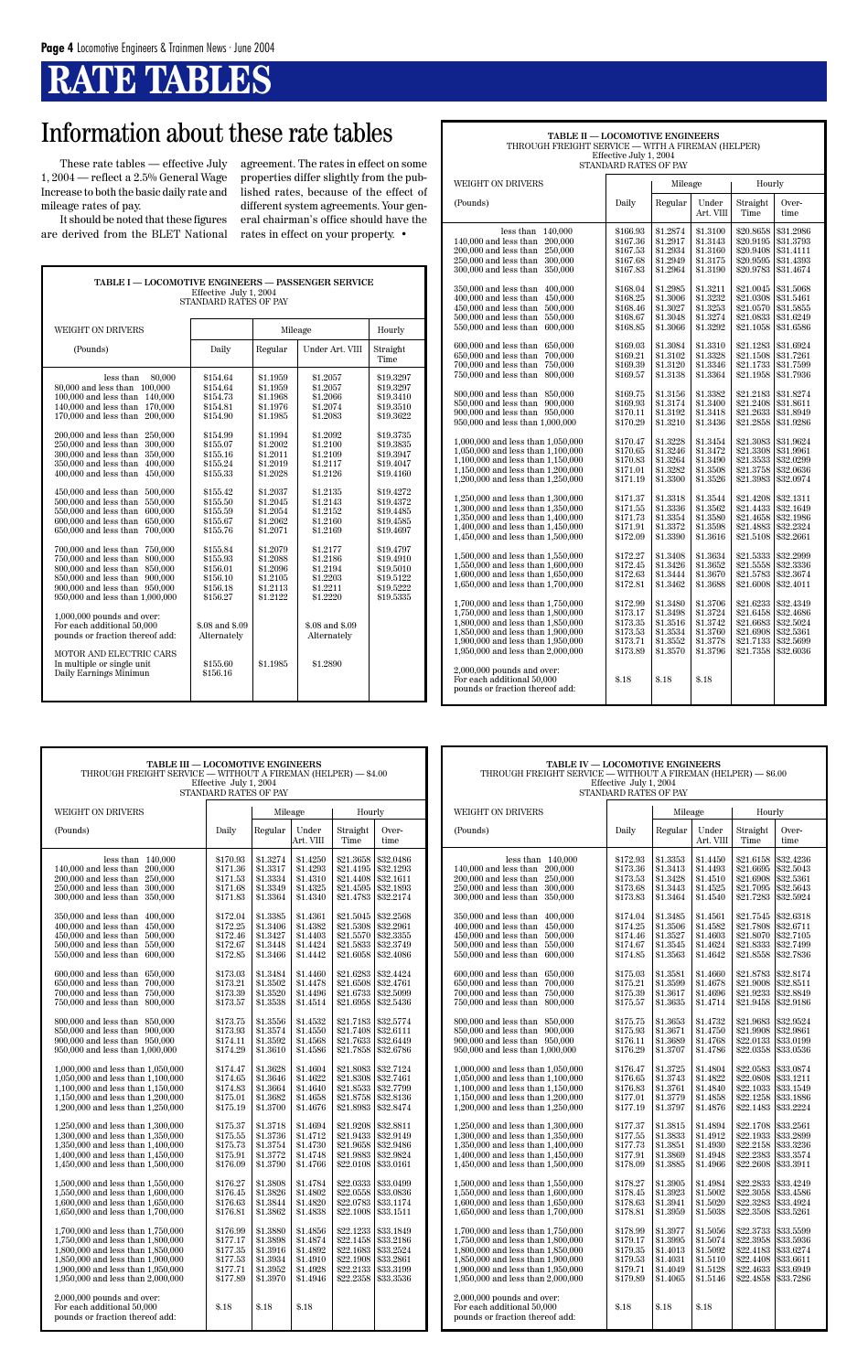# **RATE TABLES**

| TABLE V-LOCOMOTIVE ENGINEERS<br>LOCAL AND WAY FREIGHT SERVICE — WITH A FIREMAN (HELPER)                                                                                                                                                                                                                                                                                                                                                                                                                                                                                                                                                                                                                                                                                                                     | Effective July 1, 2004<br>STANDARD RATES OF PAY                                                                                                                                                                                                                      |                                                                                                                                                                                                                                                                      |                                                                                                                                                                                                                                                                      |                                                                                                                                                                                                                                                                                            |                                                                                                                                                                                                                                                                                            |
|-------------------------------------------------------------------------------------------------------------------------------------------------------------------------------------------------------------------------------------------------------------------------------------------------------------------------------------------------------------------------------------------------------------------------------------------------------------------------------------------------------------------------------------------------------------------------------------------------------------------------------------------------------------------------------------------------------------------------------------------------------------------------------------------------------------|----------------------------------------------------------------------------------------------------------------------------------------------------------------------------------------------------------------------------------------------------------------------|----------------------------------------------------------------------------------------------------------------------------------------------------------------------------------------------------------------------------------------------------------------------|----------------------------------------------------------------------------------------------------------------------------------------------------------------------------------------------------------------------------------------------------------------------|--------------------------------------------------------------------------------------------------------------------------------------------------------------------------------------------------------------------------------------------------------------------------------------------|--------------------------------------------------------------------------------------------------------------------------------------------------------------------------------------------------------------------------------------------------------------------------------------------|
| <b>WEIGHT ON DRIVERS</b>                                                                                                                                                                                                                                                                                                                                                                                                                                                                                                                                                                                                                                                                                                                                                                                    |                                                                                                                                                                                                                                                                      | Mileage                                                                                                                                                                                                                                                              |                                                                                                                                                                                                                                                                      | Hourly                                                                                                                                                                                                                                                                                     |                                                                                                                                                                                                                                                                                            |
| (Pounds)                                                                                                                                                                                                                                                                                                                                                                                                                                                                                                                                                                                                                                                                                                                                                                                                    | Daily                                                                                                                                                                                                                                                                | Regular                                                                                                                                                                                                                                                              | Under<br>Art. VIII                                                                                                                                                                                                                                                   | Straight<br>Time                                                                                                                                                                                                                                                                           | Over-<br>time                                                                                                                                                                                                                                                                              |
| less than<br>140,000<br>140,000 and less than<br>200,000<br>200,000 and less than<br>250,000<br>250,000 and less than<br>300,000<br>300,000 and less than<br>350,000<br>350,000 and less than<br>400,000<br>400,000 and less than<br>450,000<br>450,000 and less than<br>500,000<br>500,000 and less than<br>550,000<br>550,000 and less than<br>600,000<br>600,000 and less than<br>650,000<br>650,000 and less than<br>700,000<br>700,000 and less than<br>750,000<br>750,000 and less than<br>800,000<br>800,000 and less than<br>850,000<br>850,000 and less than<br>900,000<br>900,000 and less than<br>950,000<br>950,000 and less than 1,000,000<br>1,000,000 and less than 1,050,000<br>1,050,000 and less than 1,100,000<br>1,100,000 and less than 1,150,000<br>1,150,000 and less than 1,200,000 | \$167.50<br>\$167.93<br>\$168.10<br>\$168.25<br>\$168.38<br>\$168.61<br>\$168.82<br>\$169.03<br>\$169.24<br>\$169.42<br>\$169.60<br>\$169.78<br>\$169.96<br>\$170.14<br>\$170.32<br>\$170.50<br>\$170.68<br>\$170.86<br>\$171.04<br>\$171.22<br>\$171.40<br>\$171.58 | \$1.2930<br>\$1.2973<br>\$1.2990<br>\$1.3005<br>\$1.3020<br>\$1.3041<br>\$1.3062<br>\$1.3083<br>\$1.3104<br>\$1.3122<br>\$1.3140<br>\$1.3158<br>\$1.3176<br>\$1.3194<br>\$1.3212<br>\$1.3230<br>\$1.3248<br>\$1.3266<br>\$1.3284<br>\$1.3302<br>\$1.3320<br>\$1.3338 | \$1.3926<br>\$1.3969<br>\$1.3986<br>\$1.4001<br>\$1.4016<br>\$1.4037<br>\$1.4058<br>\$1.4079<br>\$1.4100<br>\$1.4118<br>\$1.4136<br>\$1.4154<br>\$1.4172<br>\$1.4190<br>\$1.4208<br>\$1.4226<br>\$1.4244<br>\$1.4262<br>\$1.4280<br>\$1.4298<br>\$1.4316<br>\$1.4334 | \$20.9370<br>\$20.9908<br>\$21.0120<br>\$21.0308<br>\$21.0470<br>\$21.0758<br>\$21.1020<br>\$21.1283<br>\$21.1545<br>\$21.1770<br>\$21.1995<br>\$21.2220<br>\$21.2445<br>\$21.2670<br>\$21.2895<br>\$21.3120<br>\$21.3345<br>\$21.3570<br>\$21.3795<br>\$21.4020<br>\$21.4245<br>\$21.4470 | \$31.4055<br>\$31.4861<br>\$31.5180<br>\$31.5461<br>\$31.5705<br>\$31.6136<br>\$31.6530<br>\$31.6924<br>\$31.7318<br>\$31.7655<br>\$31.7993<br>\$31.8330<br>\$31.8668<br>\$31.9005<br>\$31.9343<br>\$31.9680<br>\$32.0018<br>\$32.0355<br>\$32.0693<br>\$32.1030<br>\$32.1368<br>\$32.1705 |
| 1,200,000 and less than 1,250,000<br>1,250,000 and less than 1,300,000<br>1,300,000 and less than 1,350,000<br>1,350,000 and less than 1,400,000<br>1,400,000 and less than 1,450,000<br>1,450,000 and less than 1,500,000<br>1,500,000 and less than 1,550,000<br>1,550,000 and less than 1,600,000<br>1,600,000 and less than 1,650,000<br>1,650,000 and less than 1,700,000<br>1,700,000 and less than 1,750,000<br>1,750,000 and less than 1,800,000<br>1,800,000 and less than 1,850,000<br>1,850,000 and less than 1,900,000<br>1,900,000 and less than 1,950,000<br>1,950,000 and less than 2,000,000<br>$2,000,000$ pounds and over:<br>For each additional 50,000<br>pounds or fraction thereof add:<br>Daily Earnings Minimum:                                                                    | \$171.76<br>\$171.94<br>\$172.12<br>\$172.30<br>\$172.48<br>\$172.66<br>\$172.84<br>\$173.02<br>\$173.20<br>\$173.38<br>\$173.56<br>\$173.74<br>\$173.92<br>\$174.10<br>\$174.28<br>\$174.46<br>\$.18<br>\$167.44                                                    | \$1.3356<br>\$1.3374<br>\$1.3392<br>\$1.3410<br>\$1.3428<br>\$1.3446<br>\$1.3464<br>\$1.3482<br>\$1.3500<br>\$1.3518<br>$\$1.3536$<br>\$1.3554<br>\$1.3572<br>\$1.3590<br>\$1.3608<br>\$1.3626<br>\$.18                                                              | \$1.4352<br>\$1.4370<br>\$1.4388<br>\$1.4406<br>\$1.4424<br>\$1.4442<br>\$1.4460<br>\$1.4478<br>\$1.4496<br>\$1.4514<br>\$1.4532<br>\$1.4550<br>\$1.4568<br>\$1.4586<br>\$1.4604<br>\$1.4622<br>\$.18                                                                | \$21.4695<br>\$21.4920<br>\$21.5145<br>\$21.5370<br>\$21.5595<br>\$21.5820<br>\$21.6045<br>\$21.6270<br>\$21.6495<br>\$21.6720<br>\$21.6945<br>\$21.7170<br>\$21.7395<br>\$21.7620<br>\$21.7845<br>\$21.8070                                                                               | \$32.2043<br>\$32,2380<br>\$32.2718<br>\$32.3055<br>\$32.3393<br>\$32,3730<br>\$32.4068<br>\$32.4405<br>\$32.4743<br>\$32.5080<br>\$32.5418<br>\$32.5755<br>\$32.6093<br>\$32.6430<br>\$32.6768<br>\$32.7105                                                                               |

**TABLE VI — LOCOMOTIVE ENGINEERS** LOCAL AND WAY FREIGHT SERVICE — WITHOUT A FIREMAN (HELPER) — \$4.00 Effective July 1, 2004 STANDARD RATES OF PAY

| WEIGHT ON DRIVERS                                                                                                                                                                                                          |                                                                      | Mileage                                                              |                                                                      | Hourly                                                                     |                                                                            |
|----------------------------------------------------------------------------------------------------------------------------------------------------------------------------------------------------------------------------|----------------------------------------------------------------------|----------------------------------------------------------------------|----------------------------------------------------------------------|----------------------------------------------------------------------------|----------------------------------------------------------------------------|
| (Pounds)                                                                                                                                                                                                                   | Daily                                                                | Regular                                                              | Under<br>Art. VIII                                                   | Straight<br>Time                                                           | Over-<br>time                                                              |
| less than<br>140,000<br>$140,000$ and less than<br>200,000<br>200,000 and less than<br>250,000<br>250,000 and less than<br>300,000<br>300,000 and less than<br>350,000                                                     | \$171.50<br>\$171.93<br>\$172.10<br>\$172.25<br>\$172.40             | \$1.3330<br>\$1.3373<br>\$1.3390<br>\$1.3405<br>\$1.3420             | \$1.4085<br>\$1.4128<br>\$1.4145<br>\$1.4160<br>\$1.4175             | \$21.4370<br>\$21.4908<br>\$21.5120<br>\$21.5308<br>\$21.5495              | \$32.1555<br>\$32,2361<br>\$32.2680<br>\$32.2961<br>\$32.3243              |
| 350,000 and less than<br>400,000<br>400,000 and less than<br>450,000<br>450,000 and less than<br>500,000<br>500,000 and less than<br>550,000<br>550,000 and less than<br>600,000                                           | \$172.61<br>\$172.82<br>\$173.03<br>\$173.24<br>\$173.42             | \$1.3441<br>\$1.3462<br>\$1.3483<br>\$1.3504<br>\$1.3522             | \$1.4196<br>\$1.4217<br>\$1.4238<br>\$1.4259<br>\$1.4277             | \$21.5758<br>\$21.6020<br>\$21.6283<br>\$21.6545<br>\$21.6770              | \$32.3636<br>\$32.4030<br>\$32.4424<br>\$32.4818<br>\$32.5155              |
| 600,000 and less than<br>650,000<br>650,000 and less than<br>700,000<br>700,000 and less than<br>750,000<br>750,000 and less than<br>800,000                                                                               | \$173.60<br>\$173.78<br>\$173.96<br>\$174.14                         | \$1.3540<br>\$1.3558<br>\$1.3576<br>\$1.3594                         | \$1.4295<br>\$1.4313<br>\$1.4331<br>\$1.4349                         | \$21.6995<br>\$21.7220<br>\$21.7445<br>\$21.7670                           | \$32.5493<br>\$32.5830<br>\$32.6168<br>\$32.6505                           |
| 800,000 and less than<br>850,000<br>850,000 and less than<br>900,000<br>900,000 and less than 950,000<br>950,000 and less than 1,000,000                                                                                   | \$174.32<br>\$174.50<br>\$174.68<br>\$174.86                         | \$1.3612<br>\$1.3630<br>\$1.3648<br>\$1.3666                         | \$1.4367<br>\$1.4385<br>\$1.4403<br>\$1.4421                         | \$21.7895<br>\$21.8120<br>\$21.8345<br>\$21.8570                           | \$32.6843<br>\$32.7180<br>\$32.7518<br>\$32.7855                           |
| 1,000,000 and less than 1,050,000<br>1,050,000 and less than 1,100,000<br>1,100,000 and less than 1,150,000<br>1,150,000 and less than 1,200,000<br>1,200,000 and less than 1,250,000                                      | \$175.04<br>\$175.22<br>\$175.40<br>\$175.58<br>\$175.76             | \$1.3684<br>\$1.3702<br>\$1.3720<br>\$1.3738<br>\$1.3756             | \$1.4439<br>\$1.4457<br>\$1.4475<br>\$1.4493<br>\$1.4511             | \$21.8795<br>\$21.9020<br>\$21.9245<br>\$21.9470<br>\$21.9695              | \$32.8193<br>\$32.8530<br>\$32.8868<br>\$32.9205<br>\$32.9543              |
| 1,250,000 and less than 1,300,000<br>1,300,000 and less than 1,350,000<br>1,350,000 and less than 1,400,000<br>1,400,000 and less than 1,450,000<br>1,450,000 and less than 1,500,000                                      | \$175.94<br>\$176.12<br>\$176.30<br>\$176.48<br>\$176.66             | \$1.3774<br>\$1.3792<br>\$1.3810<br>\$1.3828<br>\$1.3846             | \$1.4529<br>\$1.4547<br>\$1.4565<br>\$1.4583<br>\$1.4601             | \$21.9920<br>\$22.0145<br>\$22.0370<br>\$22.0595<br>\$22.0820              | \$32.9880<br>\$33.0218<br>\$33.0555<br>\$33.0893<br>\$33.1230              |
| 1,500,000 and less than 1,550,000<br>1.550,000 and less than 1.600,000<br>$1,600,000$ and less than $1,650,000$<br>1,650,000 and less than 1,700,000                                                                       | \$176.84<br>\$177.02<br>\$177.20<br>\$177.38                         | \$1.3864<br>\$1.3882<br>\$1.3900<br>\$1.3918                         | \$1.4619<br>\$1.4637<br>\$1.4655<br>\$1.4673                         | \$22.1045<br>\$22.1270<br>\$22.1495<br>\$22.1720                           | \$33.1568<br>\$33.1905<br>\$33.2243<br>\$33.2580                           |
| 1,700,000 and less than 1,750,000<br>1,750,000 and less than 1,800,000<br>1,800,000 and less than 1,850,000<br>1,850,000 and less than 1,900,000<br>1,900,000 and less than 1,950,000<br>1,950,000 and less than 2,000,000 | \$177.56<br>\$177.74<br>\$177.92<br>\$178.10<br>\$178.28<br>\$178.46 | \$1.3936<br>\$1.3954<br>\$1.3972<br>\$1.3990<br>\$1.4008<br>\$1.4026 | \$1.4691<br>\$1.4709<br>\$1.4727<br>\$1.4745<br>\$1.4763<br>\$1.3738 | \$22.1945<br>\$22,2170<br>\$22.2395<br>\$22.2620<br>\$22.2845<br>\$22,3070 | \$33.2918<br>\$33.3255<br>\$33.3593<br>\$33.3930<br>\$33.4268<br>\$33.4605 |
| $2,000,000$ pounds and over:<br>For each additional 50,000<br>pounds or fraction thereof add:<br>Daily Earnings Minimum:                                                                                                   | $\$.18$<br>\$172.44                                                  | \$.18                                                                | \$.18                                                                |                                                                            |                                                                            |

| <b>TABLE VII - LOCOMOTIVE ENGINEERS</b><br>LOCAL AND WAY FREIGHT SERVICE — WITHOUT A FIREMAN (HELPER) — \$6.00<br>Effective July 1, 2004<br>STANDARD RATES OF PAY                                                                                                                                                                                                                                                                                                                                       |                                                                                                                                                                                  |                                                                                                                                                                                  |                                                                                                                                                                                  | TABLE VIII — LOCOMOTIVE ENGINEERS<br>YARD SERVICE 5 DAY - WITH A FIREMAN<br>Effective July 1, 2004 |                                                                                                                                                                                                                                                                                                                                   |                                                                                                                                                                                                                                                                                                                                                                                            |                                                                                                                    |                                                                                                 |                                                                                                                   |
|---------------------------------------------------------------------------------------------------------------------------------------------------------------------------------------------------------------------------------------------------------------------------------------------------------------------------------------------------------------------------------------------------------------------------------------------------------------------------------------------------------|----------------------------------------------------------------------------------------------------------------------------------------------------------------------------------|----------------------------------------------------------------------------------------------------------------------------------------------------------------------------------|----------------------------------------------------------------------------------------------------------------------------------------------------------------------------------|----------------------------------------------------------------------------------------------------|-----------------------------------------------------------------------------------------------------------------------------------------------------------------------------------------------------------------------------------------------------------------------------------------------------------------------------------|--------------------------------------------------------------------------------------------------------------------------------------------------------------------------------------------------------------------------------------------------------------------------------------------------------------------------------------------------------------------------------------------|--------------------------------------------------------------------------------------------------------------------|-------------------------------------------------------------------------------------------------|-------------------------------------------------------------------------------------------------------------------|
|                                                                                                                                                                                                                                                                                                                                                                                                                                                                                                         |                                                                                                                                                                                  |                                                                                                                                                                                  |                                                                                                                                                                                  |                                                                                                    | WEIGHT ON DRIVERS                                                                                                                                                                                                                                                                                                                 |                                                                                                                                                                                                                                                                                                                                                                                            |                                                                                                                    | Hourly                                                                                          |                                                                                                                   |
| <b>WEIGHT ON DRIVERS</b>                                                                                                                                                                                                                                                                                                                                                                                                                                                                                |                                                                                                                                                                                  | Mileage                                                                                                                                                                          |                                                                                                                                                                                  | Hourly                                                                                             |                                                                                                                                                                                                                                                                                                                                   | (Pounds)                                                                                                                                                                                                                                                                                                                                                                                   | Daily                                                                                                              | Straight Time                                                                                   | Overtime                                                                                                          |
| (Pounds)                                                                                                                                                                                                                                                                                                                                                                                                                                                                                                | Daily                                                                                                                                                                            | Regular                                                                                                                                                                          | Under<br>Art. VIII                                                                                                                                                               | Straight<br>Time                                                                                   | Over-<br>time                                                                                                                                                                                                                                                                                                                     | less than $500,000$<br>500,000 and less than 550,000                                                                                                                                                                                                                                                                                                                                       | \$177.60<br>\$177.85                                                                                               | \$22.20<br>\$22.23                                                                              | \$33.2996<br>\$33.3464                                                                                            |
| less than $140,000$<br>140,000 and less than 200,000<br>200,000 and less than<br>250,000<br>250,000 and less than 300,000<br>300,000 and less than 350,000<br>350,000 and less than 400,000<br>400,000 and less than 450,000<br>450,000 and less than 500,000<br>500,000 and less than 550,000<br>550,000 and less than 600,000<br>600,000 and less than 650,000<br>650,000 and less than<br>700,000<br>700,000 and less than 750,000<br>750,000 and less than 800,000<br>800,000 and less than 850,000 | \$173.50<br>\$173.93<br>\$174.10<br>\$174.25<br>\$174.40<br>\$174.61<br>\$174.82<br>\$175.03<br>\$175.24<br>\$175.42<br>\$175.60<br>\$175.78<br>\$175.96<br>\$176.14<br>\$176.32 | \$1.3530<br>\$1.3573<br>\$1.3590<br>\$1.3605<br>\$1.3620<br>\$1.3641<br>\$1.3662<br>\$1.3683<br>\$1.3704<br>\$1.3722<br>\$1.3740<br>\$1.3758<br>\$1.3776<br>\$1.3794<br>\$1.3812 | \$1.4526<br>\$1.4569<br>\$1.4586<br>\$1.4601<br>\$1.4616<br>\$1.4637<br>\$1.4658<br>\$1.4679<br>\$1.4700<br>\$1.4718<br>\$1.4736<br>\$1.4754<br>\$1.4772<br>\$1.4790<br>\$1.4808 | \$21.6870<br>\$21.7808                                                                             | \$32.5305<br>\$21.7408 \$32.6111<br>\$21.7620 \$32.6430<br>\$32.6711<br>\$21.7995 \$32.6993<br>\$21.8258 \$32.7386<br>\$21.8520 \$32.7780<br>\$21.8783 \$32.8174<br>\$21.9045 \$32,8568<br>\$21.9270 \$32.8905<br>\$21.9495 \$32.9243<br>\$21.9720 \$32.9580<br>\$21.9945 \$32.9918<br>\$22.0170 \$33.0255<br>\$22.0395 \$33.0593 | 550,000 and less than 600,000<br>600,000 and less than 650,000<br>650,000 and less than 700,000<br>700,000 and less than 750,000<br>750,000 and less than 800,000<br>800,000 and less than 850,000<br>850,000 and less than 900,000<br>900,000 and less than 950,000<br>950,000 and less than 1,000,000<br>For each additional 50,000<br>pounds over 1,000,000 or<br>fraction thereof add: | \$178.01<br>\$178.17<br>\$178.33<br>\$178.49<br>\$178.65<br>\$178.81<br>\$178.97<br>\$179.13<br>\$179.29<br>\$0.16 | \$22.25<br>\$22.27<br>\$22.29<br>\$22.31<br>\$22.33<br>\$22.35<br>\$22.37<br>\$22.39<br>\$22.41 | \$33.3764<br>\$33.4064<br>\$33.4364<br>\$33.4664<br>\$33.4964<br>\$33.5264<br>\$33.5564<br>\$33.5864<br>\$33.6164 |
| 850,000 and less than 900,000<br>900,000 and less than 950,000<br>950,000 and less than 1,000,000<br>1,000,000 and less than 1,050,000                                                                                                                                                                                                                                                                                                                                                                  | \$176.50<br>\$176.68<br>\$176.86<br>\$177.04                                                                                                                                     | \$1.3830<br>\$1.3848<br>\$1.3866<br>\$1.3884                                                                                                                                     | \$1.4826<br>\$1.4844<br>\$1.4862<br>\$1.4880                                                                                                                                     | \$22.1295                                                                                          | \$22.0620 \$33.0930<br>\$22.0845 \$33.1268<br>\$22.1070 \$33.1605<br>\$33.1943                                                                                                                                                                                                                                                    |                                                                                                                                                                                                                                                                                                                                                                                            | TABLE IX - LOCOMOTIVE ENGINEERS<br>Effective July 1, 2004                                                          | YARD SERVICE 5 DAY - WITHOUT A FIREMAN - \$4.00                                                 |                                                                                                                   |
| 1,050,000 and less than 1,100,000                                                                                                                                                                                                                                                                                                                                                                                                                                                                       | \$177.22                                                                                                                                                                         | \$1.3902<br>\$1.3920                                                                                                                                                             | \$1.4898                                                                                                                                                                         |                                                                                                    | \$22.1520 \$33.2280<br>\$22.1745 \$33.2618                                                                                                                                                                                                                                                                                        | WEIGHT ON DRIVERS                                                                                                                                                                                                                                                                                                                                                                          |                                                                                                                    |                                                                                                 | Hourly                                                                                                            |
| 1,100,000 and less than 1,150,000<br>1,150,000 and less than 1,200,000<br>1,200,000 and less than 1,250,000                                                                                                                                                                                                                                                                                                                                                                                             | \$177.40<br>\$177.58<br>\$177.76                                                                                                                                                 | \$1.3938<br>\$1.3956                                                                                                                                                             | \$1.4916<br>\$1.4934<br>\$1.4952                                                                                                                                                 |                                                                                                    | \$22.1970 \$33.2955<br>\$22.2195 \$33.3293                                                                                                                                                                                                                                                                                        | (Pounds)                                                                                                                                                                                                                                                                                                                                                                                   | Daily                                                                                                              | Straight Time                                                                                   | Overtime                                                                                                          |
| 1,250,000 and less than 1,300,000<br>1,300,000 and less than 1,350,000<br>1,350,000 and less than 1,400,000<br>1,400,000 and less than 1,450,000<br>1,450,000 and less than 1,500,000                                                                                                                                                                                                                                                                                                                   | \$177.94<br>\$178.12<br>\$178.30<br>\$178.48<br>\$178.66                                                                                                                         | \$1.3974<br>\$1.3992<br>\$1.4010<br>\$1.4028<br>\$1.4046                                                                                                                         | \$1.4970<br>\$1.4988<br>\$1.5006<br>\$1.5024<br>\$1.5042                                                                                                                         | \$22.3095                                                                                          | \$22.2420 \$33.3630<br>\$22.2645 \$33.3968<br>\$22.2870 \$33.4305<br>\$33.4643<br>\$22.3320 \$33.4980                                                                                                                                                                                                                             | less than $500,000$<br>500,000 and less than 550,000<br>550,000 and less than 600,000<br>600,000 and less than 650,000<br>650,000 and less than 700,000                                                                                                                                                                                                                                    | \$181.60<br>\$181.85<br>\$182.07<br>\$182.28<br>\$182.50                                                           | \$22.70<br>\$22.73<br>\$22.76<br>\$22.78<br>\$22.81                                             | \$34.0496<br>\$34.0964<br>\$34.1377<br>\$34.1771<br>\$34.2183                                                     |
| 1,500,000 and less than 1,550,000<br>1,550,000 and less than 1,600,000<br>1,600,000 and less than 1,650,000<br>1,650,000 and less than 1,700,000                                                                                                                                                                                                                                                                                                                                                        | \$178.84<br>\$179.02<br>\$179.20<br>\$179.38                                                                                                                                     | \$1.4064<br>\$1.4082<br>\$1.4100<br>\$1.4118                                                                                                                                     | \$1.5060<br>\$1.5078<br>\$1.5096<br>\$1.5114                                                                                                                                     | \$22.3995<br>\$22.4220                                                                             | \$22.3545 \$33.5318<br>\$22.3770 \$33.5655<br>\$33.5993<br>\$33.6330                                                                                                                                                                                                                                                              | 700,000 and less than 750,000<br>750,000 and less than 800,000<br>800,000 and less than 850,000<br>850,000 and less than 900,000                                                                                                                                                                                                                                                           | \$182.72<br>\$182.93<br>\$183.15<br>\$183.36                                                                       | \$22.84<br>\$22.87<br>\$22.89<br>\$22.92                                                        | \$34.2596<br>\$34.2989<br>\$34.3402<br>\$34.3796                                                                  |
| 1,700,000 and less than 1,750,000<br>1,750,000 and less than 1,800,000<br>1,800,000 and less than 1,850,000<br>1,850,000 and less than 1,900,000<br>1,900,000 and less than 1,950,000<br>1,950,000 and less than 2,000,000                                                                                                                                                                                                                                                                              | \$179.56<br>\$179.74<br>\$179.92<br>\$180.10<br>\$180.28<br>\$180.46                                                                                                             | \$1.4136<br> \$1.4154<br> \$1.4172<br> \$1.4190<br> \$1.4208<br>\$1.4226                                                                                                         | \$1.5132<br>\$1.5150<br>\$1.5168<br>\$1.5186<br>\$1.5204<br>\$1.5222                                                                                                             |                                                                                                    | \$22.4445 \$33.6668<br>\$22.4670 \$33.7005<br>\$22.4895 \$33.7343<br>\$22.5120 \$33.7680<br>\$22.5345 \$33.8018<br>\$22.5570 \$33.8355                                                                                                                                                                                            | 900,000 and less than 950,000<br>950,000 and less than 1,000,000<br>For each additional 50,000<br>pounds over 1,000,000 or<br>fraction thereof add:                                                                                                                                                                                                                                        | \$183.58<br>\$183.80<br>\$0.215                                                                                    | \$22.95<br>\$22.97                                                                              | \$34.4208<br>\$34.4621                                                                                            |
| $2,000,000$ pounds and over:<br>For each additional 50,000<br>pounds or fraction thereof add:<br>Daily Earnings Minimum:                                                                                                                                                                                                                                                                                                                                                                                | \$.18<br>\$174.44                                                                                                                                                                | \$.18                                                                                                                                                                            | \$.18                                                                                                                                                                            |                                                                                                    |                                                                                                                                                                                                                                                                                                                                   |                                                                                                                                                                                                                                                                                                                                                                                            |                                                                                                                    |                                                                                                 |                                                                                                                   |

| <b>TABLE VIII - LOCOMOTIVE ENGINEERS</b><br>YARD SERVICE 5 DAY — WITH A FIREMAN<br>Effective July 1, 2004                                                                                                                                                                                                                                                                                                                                                   |                                                                                                                                            |                                                                                                                       |                                                                                                                                             |  |  |  |  |
|-------------------------------------------------------------------------------------------------------------------------------------------------------------------------------------------------------------------------------------------------------------------------------------------------------------------------------------------------------------------------------------------------------------------------------------------------------------|--------------------------------------------------------------------------------------------------------------------------------------------|-----------------------------------------------------------------------------------------------------------------------|---------------------------------------------------------------------------------------------------------------------------------------------|--|--|--|--|
| WEIGHT ON DRIVERS                                                                                                                                                                                                                                                                                                                                                                                                                                           |                                                                                                                                            |                                                                                                                       | Hourly                                                                                                                                      |  |  |  |  |
| (Pounds)                                                                                                                                                                                                                                                                                                                                                                                                                                                    | Daily                                                                                                                                      | Straight Time                                                                                                         | Overtime                                                                                                                                    |  |  |  |  |
| less than $500,000$<br>500,000 and less than 550,000<br>550,000 and less than 600,000<br>600,000 and less than<br>650,000<br>650,000 and less than<br>700,000<br>700,000 and less than 750,000<br>750,000 and less than<br>800,000<br>800,000 and less than 850,000<br>850,000 and less than 900,000<br>900,000 and less than 950,000<br>950,000 and less than 1,000,000<br>For each additional 50,000<br>pounds over 1,000,000 or<br>fraction thereof add: | \$177.60<br>\$177.85<br>\$178.01<br>\$178.17<br>\$178.33<br>\$178.49<br>\$178.65<br>\$178.81<br>\$178.97<br>\$179.13<br>\$179.29<br>\$0.16 | \$22.20<br>\$22.23<br>\$22.25<br>\$22.27<br>\$22.29<br>\$22.31<br>\$22.33<br>\$22.35<br>\$22.37<br>\$22.39<br>\$22.41 | \$33.2996<br>\$33.3464<br>\$33,3764<br>\$33.4064<br>\$33.4364<br>\$33.4664<br>\$33.4964<br>\$33.5264<br>\$33.5564<br>\$33.5864<br>\$33.6164 |  |  |  |  |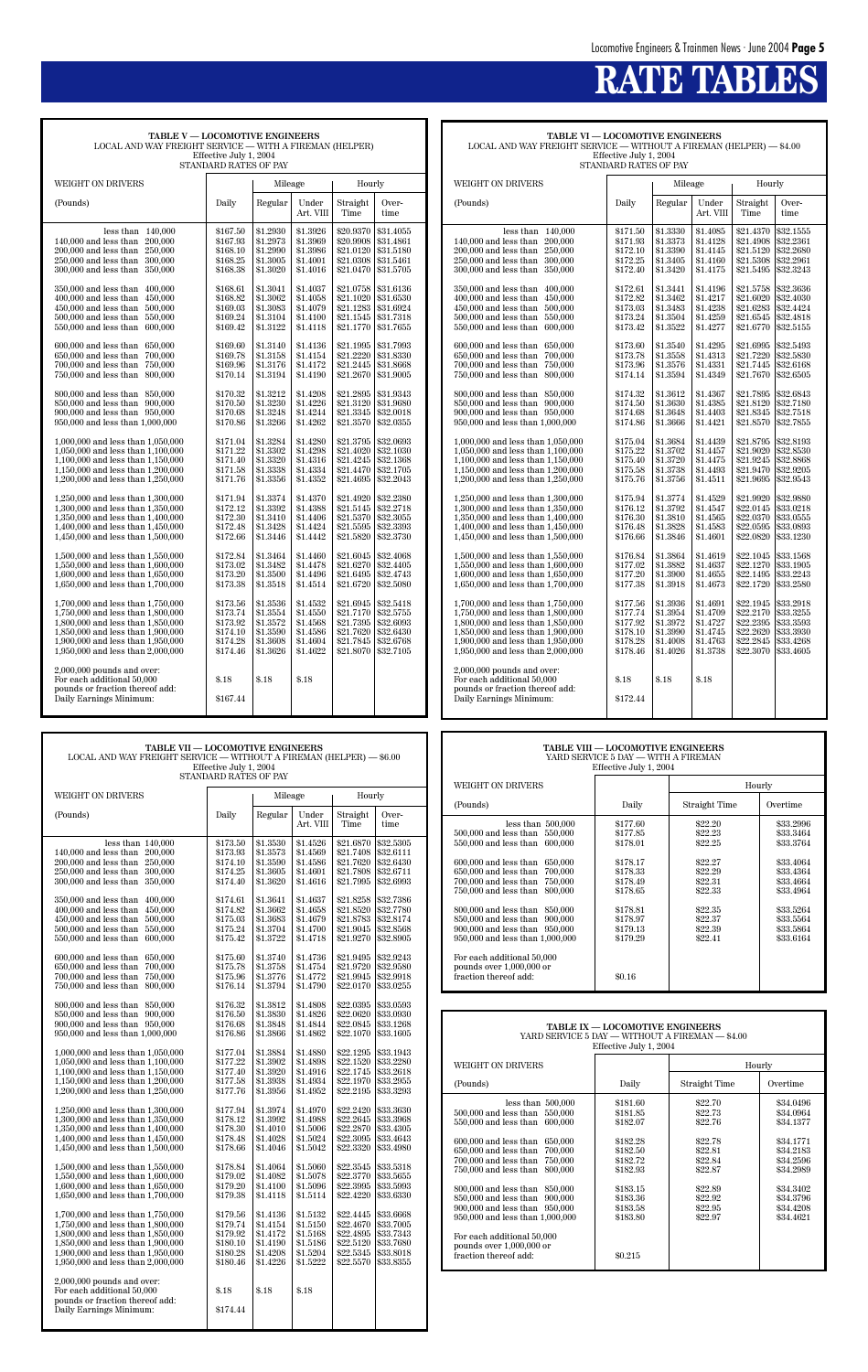**TABLE X — LOCOMOTIVE ENGINEERS** YARD SERVICE 5 DAY — WITHOUT A FIREMAN — \$6.00 Effective July 1, 2004 WEIGHT ON DRIVERS Hourly (Pounds) Daily Daily Straight Time Overtime less than 500,000 \$183.60 \$22.95 \$34.4246<br>less than 550,000 \$183.85 \$22.98 \$34.4714  $500,000$  and less than  $550,000$ 550,000 and less than 600,000 \$184.07 \$23.01 \$34.5127 600,000 and less than 650,000 \$184.28 \$23.03 \$34.5521<br>650,000 and less than 700,000 \$184.50 \$23.06 \$23.06 \$34.5933 650,000 and less than 700,000 \$184.50 \$23.06 \$34.5933<br>
700,000 and less than 750,000 \$184.72 \$23.09 \$34.6346 700,000 and less than 750,000 \$184.72 \$23.09 \$34.6346<br>750,000 and less than 800,000 \$184.93 \$23.12 \$34.6739  $750,000$  and less than  $800,000$ 800,000 and less than 850,000 <br>850,000 and less than 900,000 <br>\$185.36 \$23.17 \$34.7546 850,000 and less than 900,000 \$185.36 \$23.17 \$34.7546<br>900,000 and less than 950,000 \$185.58 \$23.20 \$34.7958 900,000 and less than 950,000 <br>950,000 and less than 1,000,000 <br>\$185.80 \$23.22 \$34.8371  $950,000$  and less than  $1,000,000$ For each additional 50,000 pounds over 1,000,000 or fraction thereof add:  $$0.215$ 

# **RATE TABLES**

| TABLE XI — LOCOMOTIVE ENGINEERS<br>YARD SERVICE 6-7 DAY — WITH A FIREMAN<br>Effective July 1, 2004                                                                                                                                                                                                                                                                                        |                                                                                                                                  |                                                                                                                       |                                                                                                                                             |  |  |  |  |
|-------------------------------------------------------------------------------------------------------------------------------------------------------------------------------------------------------------------------------------------------------------------------------------------------------------------------------------------------------------------------------------------|----------------------------------------------------------------------------------------------------------------------------------|-----------------------------------------------------------------------------------------------------------------------|---------------------------------------------------------------------------------------------------------------------------------------------|--|--|--|--|
| WEIGHT ON DRIVERS                                                                                                                                                                                                                                                                                                                                                                         |                                                                                                                                  |                                                                                                                       | Hourly                                                                                                                                      |  |  |  |  |
| (Pounds)                                                                                                                                                                                                                                                                                                                                                                                  | Daily                                                                                                                            | Straight Time                                                                                                         | Overtime                                                                                                                                    |  |  |  |  |
| less than $550,000$<br>500,000 and less than<br>550,000<br>550,000 and less than<br>600,000<br>$600,000$ and less than<br>650,000<br>650,000 and less than<br>700,000<br>700,000 and less than<br>750,000<br>800,000<br>750,000 and less than<br>800,000 and less than<br>850,000<br>850,000 and less than<br>900,000<br>900,000 and less than 950,000<br>950,000 and less than 1,000,000 | \$165.48<br>\$165.69<br>\$165.87<br>\$166.05<br>\$166.23<br>\$166.41<br>\$166.59<br>\$166.77<br>\$166.95<br>\$167.13<br>\$167.31 | \$20.68<br>\$20.71<br>\$20.73<br>\$20.76<br>\$20.78<br>\$20.80<br>\$20.82<br>\$20.85<br>\$20.87<br>\$20.89<br>\$20.91 | \$31.0266<br>\$31.0659<br>\$31.0997<br>\$31.1334<br>\$31.1672<br>\$31.2009<br>\$31.2347<br>\$31.2684<br>\$31.3022<br>\$31.3359<br>\$31.3697 |  |  |  |  |
| For each additional 50,000<br>pounds over 1,000,000 or<br>fraction thereof add:                                                                                                                                                                                                                                                                                                           | \$0.18                                                                                                                           |                                                                                                                       |                                                                                                                                             |  |  |  |  |

| <b>TABLE XII - LOCOMOTIVE ENGINEERS</b><br>YARD SERVICE 6-7 DAY — WITHOUT A FIREMAN — \$4.00<br>Effective July 1, 2004 |          |               |           |  |  |  |
|------------------------------------------------------------------------------------------------------------------------|----------|---------------|-----------|--|--|--|
| WEIGHT ON DRIVERS                                                                                                      |          |               | Hourly    |  |  |  |
| (Pounds)                                                                                                               | Daily    | Staright Time | Overtime  |  |  |  |
| less than<br>500,000                                                                                                   | \$169.48 | \$21.18       | \$31.7766 |  |  |  |
| 550,000<br>500,000 and less than                                                                                       | \$169.69 | \$21.21       | \$31.8159 |  |  |  |
| 550,000 and less than<br>600,000                                                                                       | \$169.87 | \$21.23       | \$31.8497 |  |  |  |
|                                                                                                                        |          |               |           |  |  |  |
| 600,000 and less than 650,000                                                                                          | \$170.05 | \$21.26       | \$31.8834 |  |  |  |
| 650,000 and less than 700,000                                                                                          | \$170.23 | \$21.28       | \$31.9172 |  |  |  |
| 700,000 and less than 750,000                                                                                          | \$170.41 | \$21.30       | \$31.9509 |  |  |  |
| 750,000 and less than<br>800,000                                                                                       | \$170.59 | \$21.32       | \$31.9847 |  |  |  |
|                                                                                                                        |          |               |           |  |  |  |
| 800,000 and less than 850,000                                                                                          | \$170.77 | \$21.35       | \$32.0184 |  |  |  |
| 850,000 and less than<br>900,000                                                                                       | \$170.95 | \$21.37       | \$32.0522 |  |  |  |
| 900,000 and less than 950,000                                                                                          | \$171.13 | \$21.39       | \$32,0859 |  |  |  |
| 950,000 and less than 1,000,000                                                                                        | \$171.31 | \$21.41       | \$32.1197 |  |  |  |
| For each additional 50,000<br>pounds over 1,000,000 or                                                                 |          |               |           |  |  |  |
| fraction thereof add:                                                                                                  | \$0.18   |               |           |  |  |  |
|                                                                                                                        |          |               |           |  |  |  |

| <b>TABLE XIII — LOCOMOTIVE ENGINEERS</b><br>YARD SERVICE 6-7 DAY — WITHOUT A FIREMAN — \$6.00<br>Effective July 1, 2004                                                                                                                                                                                                                                                                                                                                                  |                                                                                                                                            |                                                                                                                       |                                                                                                                                             |  |  |  |  |  |
|--------------------------------------------------------------------------------------------------------------------------------------------------------------------------------------------------------------------------------------------------------------------------------------------------------------------------------------------------------------------------------------------------------------------------------------------------------------------------|--------------------------------------------------------------------------------------------------------------------------------------------|-----------------------------------------------------------------------------------------------------------------------|---------------------------------------------------------------------------------------------------------------------------------------------|--|--|--|--|--|
| WEIGHT ON DRIVERS                                                                                                                                                                                                                                                                                                                                                                                                                                                        |                                                                                                                                            | Hourly                                                                                                                |                                                                                                                                             |  |  |  |  |  |
| (Pounds)                                                                                                                                                                                                                                                                                                                                                                                                                                                                 | Daily                                                                                                                                      | Straight Time                                                                                                         | Overtime                                                                                                                                    |  |  |  |  |  |
| less than<br>500,000<br>550,000<br>500,000 and less than<br>550,000 and less than<br>600,000<br>600,000 and less than<br>650,000<br>650,000 and less than<br>700,000<br>700,000 and less than<br>750,000<br>750,000 and less than<br>800,000<br>800,000 and less than 850,000<br>850,000 and less than<br>900,000<br>900,000 and less than 950,000<br>950,000 and less than 1,000,000<br>For each additional 50,000<br>pounds over 1,000,000 or<br>fraction thereof add: | \$171.48<br>\$171.69<br>\$171.87<br>\$172.05<br>\$172.23<br>\$172.41<br>\$172.59<br>\$172.77<br>\$172.95<br>\$173.13<br>\$173.31<br>\$0.18 | \$21.43<br>\$21.46<br>\$21.48<br>\$21.51<br>\$21.53<br>\$21.55<br>\$21.57<br>\$21.60<br>\$21.62<br>\$21.64<br>\$21.66 | \$32.1516<br>\$32.1909<br>\$32.2247<br>\$32.2584<br>\$32.2922<br>\$32,3259<br>\$32.3597<br>\$32.3934<br>\$32.4272<br>\$32.4609<br>\$32.4947 |  |  |  |  |  |

#### **By Phillip L. Polakoff, M.D.**

Columbia University researchers have found that steel dust generated in New York City's subway system significantly increases the total amount of airborne iron (Fe), manganese (Mn) and chromium (Cr) that people breathe.

The airborne levels of these metals associated with fine particulate

matter in the subway environment were observed to be more than 100 times greater than the levels in home indoor or outdoor settings in New York City.

The research findings were scheduled to appear in the Jan. 15, 2004, issue of *Environmental Science & Technology*, a peer-reviewed journal of the American Chemical Society, the world's largest scientific society.

The results are part of the TEACH (Toxic Exposure Assessment, a Columbia and Harvard) study to understand pathways and levels of personal exposures to potentially toxic air pollutants in inner city areas of New York City and Los Angeles.

This study raises interesting questions. What about pollutants in other inner city underground public transit and workplaces? What are people in Chicago, Boston, London and Paris to name a few — breathing as they work and ride to and from work, school, shopping, medical and other office appointments?

A disclaimer was included in the report that should be noted here: There are no known health effects at the pollutant levels observed in the New York subway system. Nor was there any suggestion that people avoid riding the subway. Reducing subway ridership would just increase surface traffic emissions. Dr. Sonja Sax, a co-author of the report from the Harvard School of Public Health, makes this comment: "One way of putting into perspective the potential health risks of these levels of exposure is to consider published cancer risk guideline concentrations, which roughly estimate the risk of obtaining cancer from chronic exposure to single chemicals such as Cr (chromium). "These estimates together with the data from the TEACH study suggest that the cancer risks associated with exposure to Cr due to commuting by the subway would be much smaller than those that people get from exposure to

a variety of volatile organic compounds in the home."

But there is another side to this issue that also must be take into account. What about the health effects of longterm exposure to low levels of pollutants such as chromium and manganese, as well as from inhaling airborne transition metals?

There is increasing interest in finding answers to this and similar questions.

With large numbers of people who work and ride underground public transit, the researchers think subway exposures are worth further investigation.

Along these lines, the Columbia researchers are beginning a study to look at whether the elements in airborne steel dust are absorbed into the bodies of transit workers in New York City.

The TEACH study suggests that subway systems would be conducive to health studies as well as comparison studies with different subway systems in order to better understand how design characteristics can effect air pollutant exposure levels.

Dust produced in different subway systems could potentially have different levels and mixtures of elements. The steel used in New York, for example, was relatively devoid of nickel (Ni). But many types of steel contain nickel, as well as higher levels of chromium and manganese. Furthermore, some subway systems use rubber wheels.

These studies are a good start on investigating a potential public health risk that has gone on too long without expert attention.

If you have any questions or suggestions for future articles, write to me at: 171 Alvarado Rd., Berkley, Calif., 94705.

*(Released by Press Associates Inc. (PAI), Washington, D.C.)* •



# **Subway air quality comes under study**

## **PASSENGER RAIL NEWS**

### Columbia University, Harvard study reveals high level of airborne metals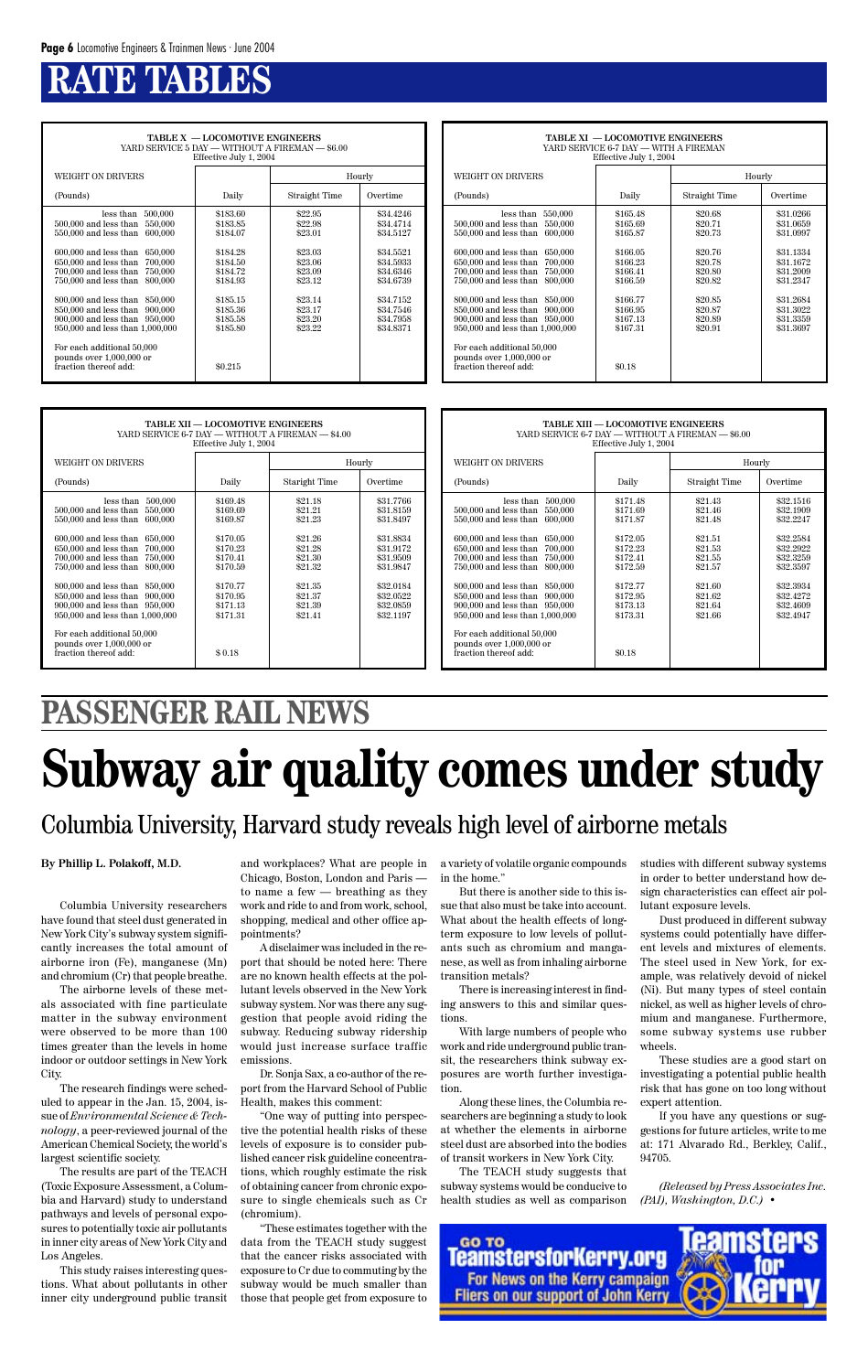# **BLET NEWS**

# **56th RCO safety resolution passed** Wage increase



BLET members working under the National Agreement will receive a 2.5 percent wage increase on July 1, 2004. The wage increase also triggers a new provision of Brotherhood law that calls for an automatic dues increase.

Beginning on July 1, National Division dues will be increased in accordance with Section 29(m)- National Division Rules (NDR) of the Brotherhood of Locomotive Engineers & Trainmen.

This new provision of Brotherhood law is commonly referred to as a "dues escalator clause" and provides for increases in National Division dues tied directly to percentage wage increases under the National Agreement with freight carriers represented by the National Carriers Conference Committee (NCCC).

|                                                                                         |                                                                                                                                                                                                                                                                                                                                                                                                                                                                                                                                        | ques increases at BLET National<br>Division conventions every four                                                                                                                                                                                                                                                                                                       |
|-----------------------------------------------------------------------------------------|----------------------------------------------------------------------------------------------------------------------------------------------------------------------------------------------------------------------------------------------------------------------------------------------------------------------------------------------------------------------------------------------------------------------------------------------------------------------------------------------------------------------------------------|--------------------------------------------------------------------------------------------------------------------------------------------------------------------------------------------------------------------------------------------------------------------------------------------------------------------------------------------------------------------------|
| Number of children attending:<br>Ages:                                                  | <b>MEAL PACKAGES (please check only one)</b><br>\$110, All Inclusive (Full meal package includes four breakfast buffets; August 8 dinner & cocktail party; August 9 luncheon<br>and Niagara Clipper Dinner Cruise; August 11 formal banquet & cocktails.)<br>\$95, No Banguet (Includes all meals listed above, with the exception of the August 11 formal banguet & cocktails.)                                                                                                                                                       | years.<br>This dues increase is not re-<br>lated to the per capita payable to<br>the IBT every month. The per<br>capita for 2004 and 2005 is being<br>paid in full by the National Divi-<br>sion. $\bullet$                                                                                                                                                              |
| I plan on attending the following workshops: _____Local Chairman ______Secretary-Treas. | Legislative Rep.<br>Please mail this form, along with check or money order payable to "EUMA 2004" to:<br>Jim Louis<br>2004 EUMA Arrangements Chairman<br>257 Forbes Ave.<br>Tonawanda, NY 14150<br>For additional information: Call Brother Louis at (716) 695-0789; or email $\leq$ LouisBLE@adelphia.net $>$ .<br>Arrival Date: Sunday, August 8. Formal banquet: Wednesday, August 11. Check out: Thursday, August 12.<br>Please print your name and division as clearly as possible on this form so your name tag will be correct. | <b>Resolutions</b><br><b>Continued from Above</b><br>Council. Chairman Hintz also thanked<br>Mayor Joe Kowzan, Councilman Neal<br>Boeding, and Councilman Dave Sallen<br>for supporting the BLET's safety efforts<br>and for approving the resolution. Chair-<br>man Hintz said that Councilman<br>Sallen's father, U.F. Sallen, is a retired<br>See Resolutions, Page 8 |

The dues escalator clause, however, applies to all active BLET members regardless of the contract they work under. In this case, the monthly dues increase will be 68 cents (\$0.68) per active member; 40 cents (\$0.40) per substandard member; and 30 cents (\$0.30) per train-service member.

The new Section 29(m)-NDR was one of many changes to the BLET's Bylaws recommended by the merger subcommittees that were submitted to the membership for ratification as part of the merger documents mailed on October 20, 2003. An 81 percent majority of members approved the merger documents on December 5, 2003.

The subcommittees believed this was a necessary change to improve and modernize the Brotherhood. The bylaws of most labor organizations include some type of dues escalator clause to provide for a more predictable flow of dues income. It is anticipated that this new provision may help alleviate to some degree the need for substantial lump sum dues increases at BLET National



As this issue of the *Locomotive Engineers and Trainmen News* goes to press, a total of 56 communities — 41 cities and 15 counties — have enacted remote control safety resolutions.

All resolutions call upon the Federal Railroad Administration (FRA) to enact enforceable federal regulations — as opposed to recommended guidelines — to govern the operation of remote control trains.

Currently, the operation of remote control trains in the United States remains unregulated. To date, the FRA has only issued recommended guidelines for remote control train operations as opposed to federal regulations, which are enforceable in a court of law. Major railroad companies often ignore the FRA's recommended guidelines in the day-to-day operation of remote control trains.

Most recently, the cities of Janesville, Wisc., South Salt Lake City, Utah, and Fort Madison, Iowa, have passed safety resolutions calling upon the FRA to amend this terrible safety oversight.

**Janesville, Wisc.** The city of Janesville, Wisc., recently passed a safety resolution opposing remote control train operations. The resolution calls on the Federal Railroad Administration to conduct a comprehensive review of the safety of remote control locomotives.

BLET Wisconsin State Legislative Board Chairman James Kinsman reported to the National Division that the Janesville resolution was passed unanimously.

Chairman Kinsman acknowledged the efforts of Brother A.M. "Tony" Dimond, Wisconsin State Legislative Board Second Vice Chairman, who "got the ball rolling" on the measure. Brother Dimond also serves as Legislative Representative of Division 176 in Adams, Wisc.

#### **South Salt Lake City, Utah**

The City Council of South Salt Lake City, Utah, unanimously passed a safety resolution that questions the unregulated use of remote control locomotives.

The City Council cited the high volume of toxic substances that pass through the city and in Union Pacific's Roper Yard as a reason for condemning the remote control operations.

According to Jeff Worthington,

First Vice Chairman of the BLET's Utah State Legislative Board, Brother Mac Hunt of BLET Division 713 (Salt Lake City) was instrumental in the passage of the resolution. Brother Worthington also thanked Walt Webster, BLET Utah State Legislative Board Chairman, and Patrick Whalen, Utah State Legislative Board Secretary-Treasurer, for their help, hard work and support.

#### **Fort Madison, Iowa**

The City of Fort Madison, Iowa, unanimously passed a remote control safety resolution on May 18, thanks in part to the lobbying efforts of the BLET's Iowa State Legislative Board.

The Fort Madison resolution seeks to effectively ban the operation of trains by remote control within city limits until numerous safety improvements are made. The resolution also prohibits the transportation of hazardous materials by remote control locomotives.

Chuck Hintz, Chairman of the BLET's Iowa State Legislative Board, thanked Division 391 (Fort Madison) Legislative Representative Jeff Kurtz for bringing the resolution before City



### Division: BLET Officer/Title: E-mail Address:

Home Phone: Cell Phone:

See Resolutions, Below